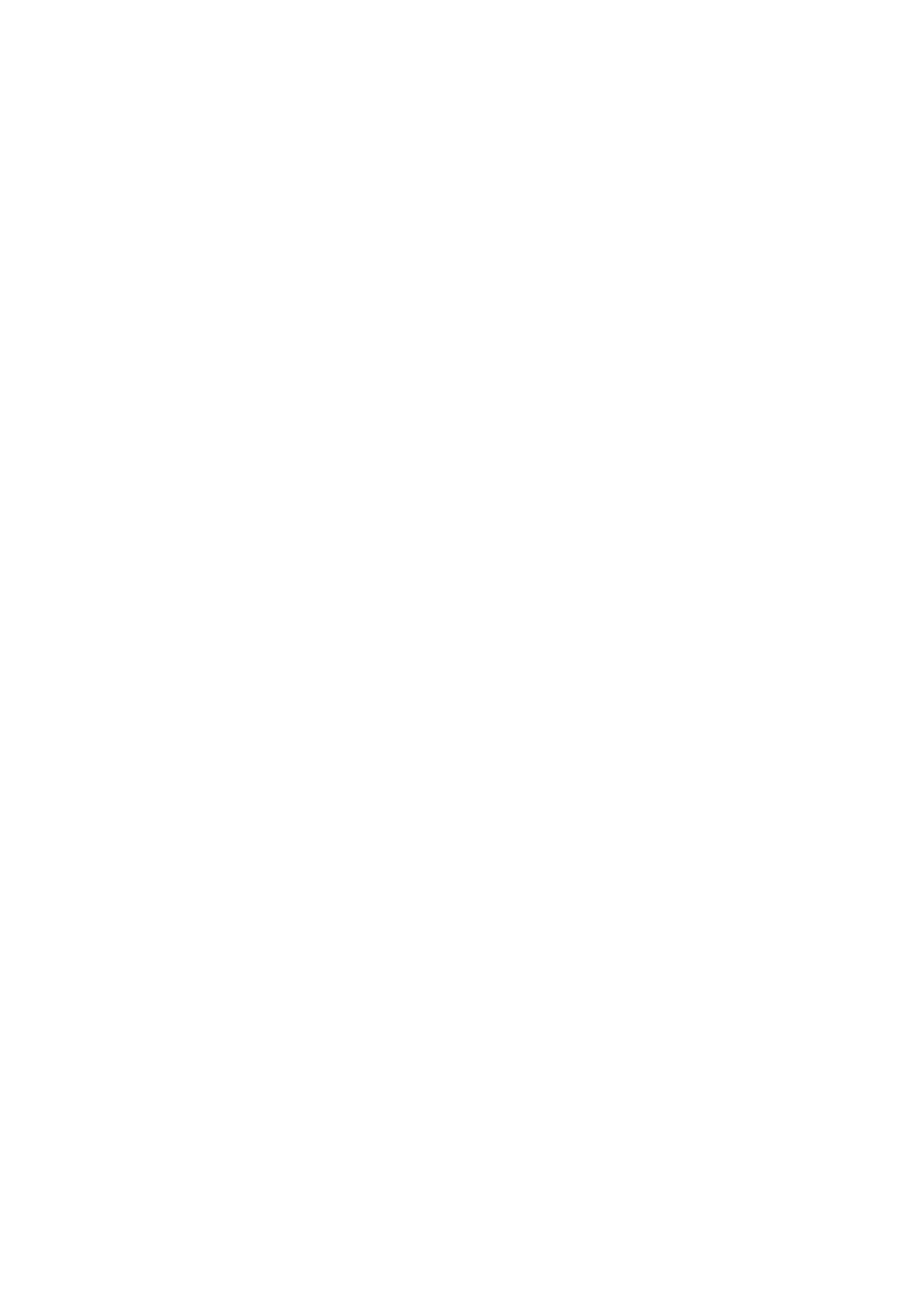### **Contents**

| The carriage of nickel ore from the Philippines and Indonesia - The insurance position  11 |  |
|--------------------------------------------------------------------------------------------|--|
|                                                                                            |  |
|                                                                                            |  |
|                                                                                            |  |
|                                                                                            |  |
|                                                                                            |  |
| Dangers of carrying Nickel Ore from Indonesia and the Philippines -                        |  |
|                                                                                            |  |
|                                                                                            |  |
|                                                                                            |  |
|                                                                                            |  |
|                                                                                            |  |

#### Disclaimer

The information contained in this publication is compiled from material previously published by Gard AS and is provided for general information purposes only. Whilst we have taken every care to ensure the accuracy and quality of the information provided at the time of original publication, Gard AS can accept no responsibility in respect of any loss or damage of any kind whatsoever which may arise from reliance on information contained in this publication regardless of whether such information originates from Gard AS, its shareholders, correspondents or other contributors.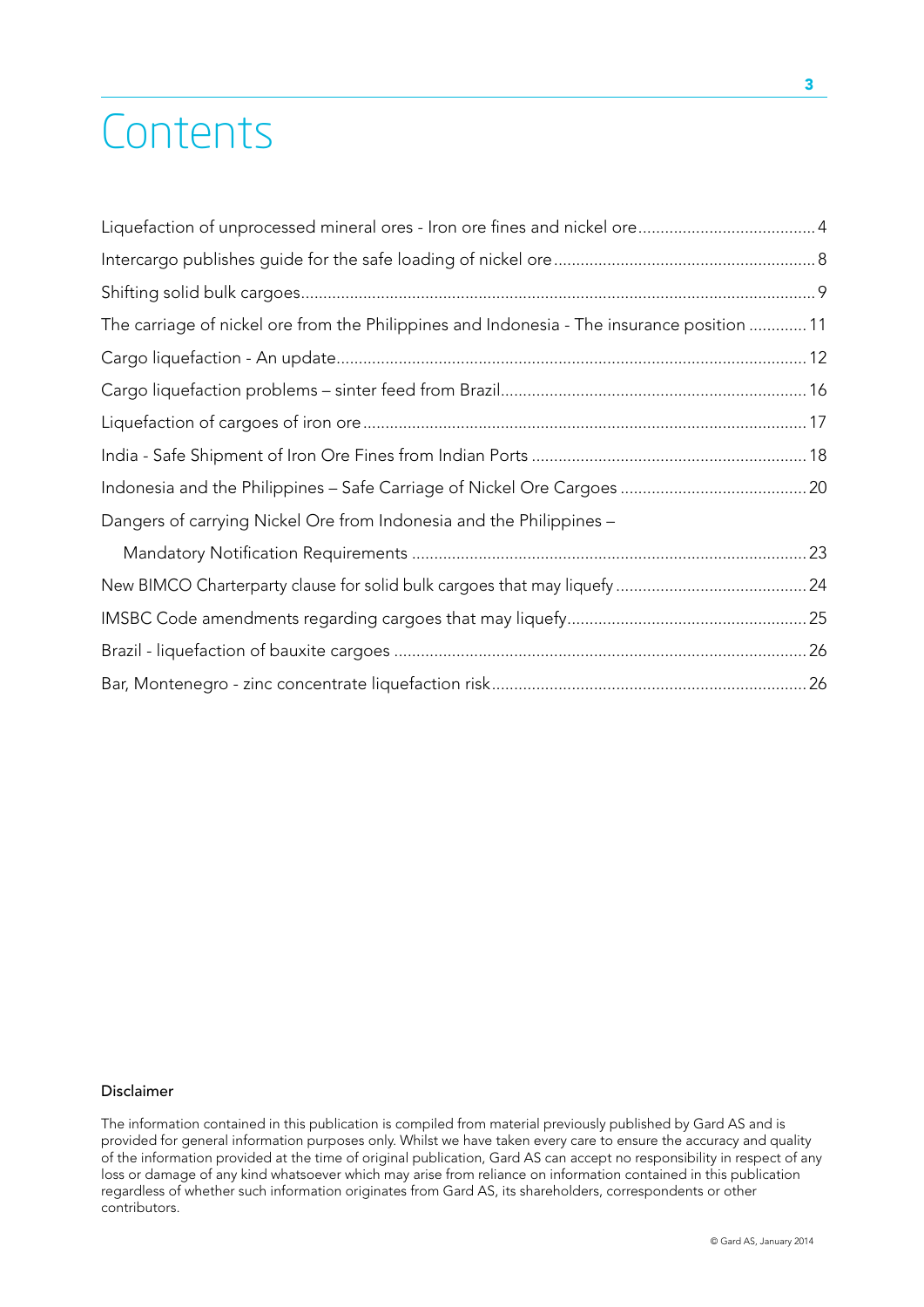#### **Gard News 197, February/April 2010**

## Liquefaction of unprocessed mineral ores - Iron ore fines and nickel ore **By Dr Martin Jonas, Brookes Bell, Liverpool.**

Dr Martin Jonas considers some of the technical issues behind the casualties involving the carriage of unprocessed natural ores from India and nickel ore from Indonesia, the Philippines and New Caledonia.

#### **Introduction**

Liquefaction of mineral ores, resulting in cargo shift and loss of stability, has been a major cause of marine casualties for many decades. Recent problems, already leading to several total losses this year, have primarily involved the carriage of unprocessed natural ores such as iron ore fines from India and nickel ore from Indonesia, the Philippines and New Caledonia. The main cause of casualties and near misses is the poor compliance of shippers with the testing and certification requirements that are designed to ensure that cargoes are loaded only if the moisture content is sufficiently low to avoid liquefaction occurring during the voyage.<sup>1</sup>

#### **Principles of liquefaction**

Cargoes that are at risk of liquefaction are those containing at least some fine particles and some moisture, although they need not be visibly wet in appearance. The most widelyknown cargoes with this hazard are mineral concentrates, although many other cargoes can also liquefy, such as fluorspar, certain grades of coal, pyrites, millscale, sinter/pellet feed, etc.

Although they often look dry in appearance at the time of loading, these cargoes contain moisture in between the particles. At the time of loading, the cargoes are usually in their solid state, where the particles are in direct contact with each other and, therefore, there is physical strength of resistance to shear strains. During ocean transport, cargoes are exposed to agitation in the form of engine vibrations, ship's motions and wave impact, resulting in compaction of the cargo. This leads to a reduction of the spaces between the particles. If compaction is such that there is more water inside the cargo than there are spaces between the particles, the water pressure inside the cargo can rise sharply and press the particles apart



Figure 1: Liquefaction as a result of cargo compaction. In the solid state (left), the shear strength of the cargo is provided by the direct contact between the cargo particles. There are sufficient interstitial spaces to accommodate the inherent moisture and a proportion of interstitial air. As the cargo compacts under the influence of the ship's motions, the volume between the particles reduces and interstitial air is expelled. Eventually, the water pressure resulting from compaction presses the particles apart, potentially leading to them losing direct contact and a resulting sudden loss of shear strength, i.e., a fluid state (right).

(see Figure 1). This suddenly reduces the friction between particles, and thus the shear strength of the cargo.

The effect of this process is a transition from a solid state to a viscous fluid state in which all or part of the cargo can flatten out to form a fluid surface. In this condition, cargo may flow to one side of the ship with a roll one way but not completely return with a roll the other way, progressively leading to a dangerous list and potentially the sudden capsizing of the vessel.

Cargo liquefaction will not occur if the cargo contains a sufficiently low inherent moisture content and sufficiently high interstitial air that, even in its most compacted state, there are still sufficient interstitial spaces to accommodate all of the moisture so that the increase in water pressure is inhibited.

The lowest moisture content at which liquefaction can occur is called the Flow Moisture Point (commonly abbreviated FMP). Its numerical value can vary widely even for cargoes with the same description. It is not possible to predict the FMP of a given cargo from its description, particle size distribution or chemical composition and the FMP therefore needs to be determined by laboratory testing separately for each cargo provided by each shipper.

In cargoes loaded with a moisture content in excess of the FMP, liquefaction may occur unpredictably at any time during the voyage. Some cargoes have liquefied and caused catastrophic cargo shift almost immediately on departure from the load port, some only after several weeks of apparently uneventful sailing. While the risk of liquefaction is greater during heavy weather, in high seas, and while under full power, there are no



Iron ore fines before and after liquefaction.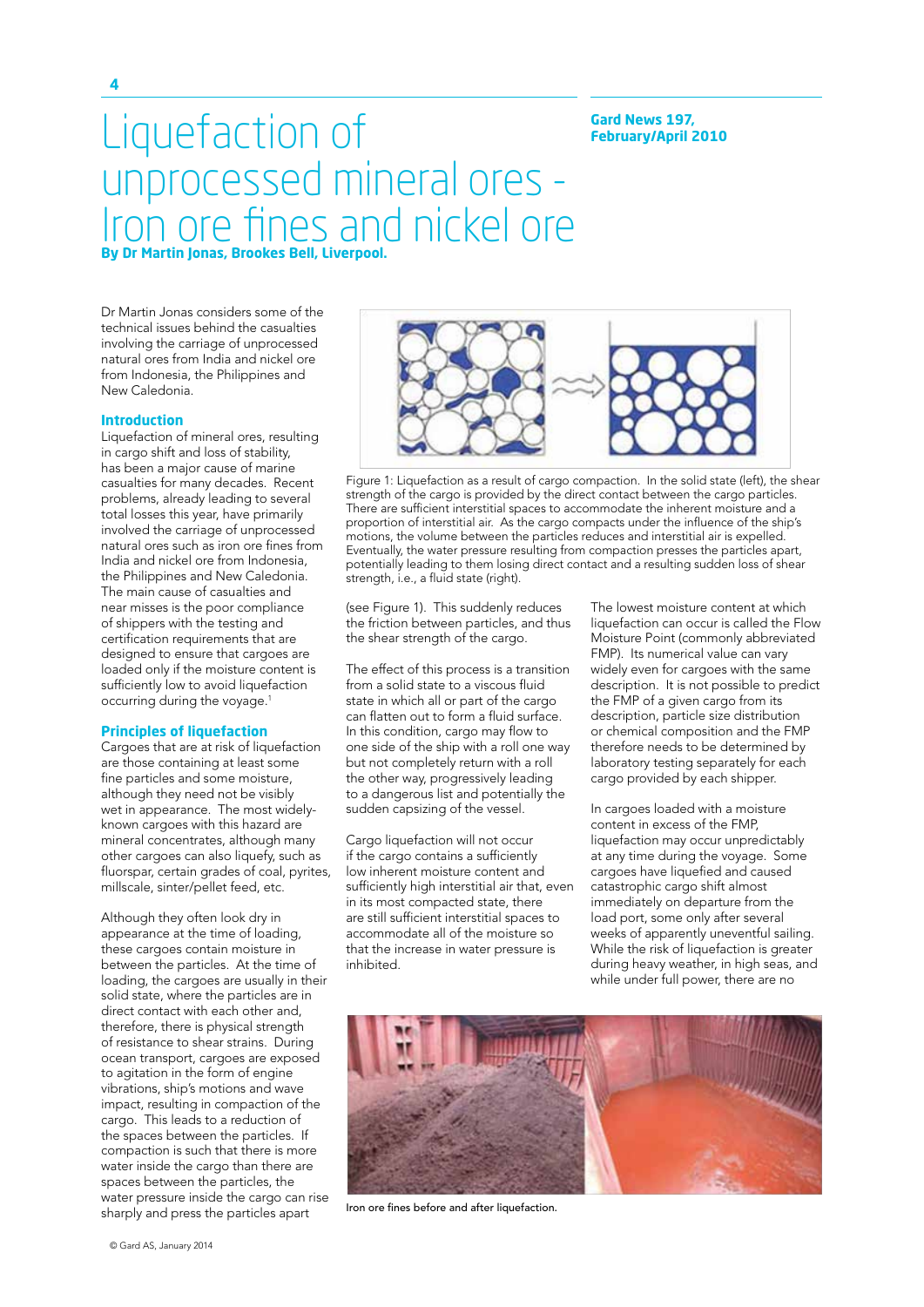safe sailing conditions for a cargo with unsafe moisture content. Liquefaction can occur unpredictably even in relatively calm conditions on a vessel at anchorage or proceeding at low speed.

It is for these reasons that SOLAS and the IMSBC Code incorporate provisions intended to ensure that only cargoes with sufficiently low inherent moisture content to avoid liquefaction are loaded. Strict adherence to these provisions is the only safe way of carrying these types of cargoes.

#### **SOLAS/IMSBC Code Regulations**

SOLAS requires that the shippers of bulk cargoes provide the Master in writing sufficiently in advance of loading with information on any special properties of the cargo, including the likelihood of shifting, and for concentrates or other cargoes which may liquefy additional information in the form of a certificate on the moisture content of the cargo and its Transportable Moisture Limit (commonly abbreviated to TML).<sup>2</sup> Cargoes which may liquefy shall only be accepted when the actual moisture content is less than the TML.<sup>3</sup>

Unlike the FMP, which can be determined in the laboratory, the TML is a parameter that is calculated, rather than measured, as 0.9 times the FMP. Thus, for example, a cargo with an FMP of, say, 10 per cent (as determined in the laboratory) has a corresponding TML of 9 per cent, this being 0.9 times 10 per cent.

Thus, the maximum allowed moisture content of a cargo at the time of loading (the TML) is lower than the moisture content at which liquefaction actually occurs (the FMP). This difference between the TML and the FMP is intended to provide a safety margin to protect against variations in moisture or FMP throughout the cargo and to allow for measurement uncertainties in the laboratory determination of moisture and FMP. It is essential that this safety margin is always preserved and thus cargoes should never be accepted if the moisture content exceeds the TML, regardless of by how much.4

Full details on the underlying testing and sampling procedures for shippers' certification obligations under SOLAS are given in the IMSBC Code 2009 (and previously in effectively identical form in its predecessor, the BC Code 2004)<sup>5</sup>. In brief, the IMSBC Code specifies the following:

1) Identification of hazard Prior to start of loading, the shipper must declare to the Master in writing



Flow table test.

whether or not the cargo offered for loading is a cargo that may liquefy.<sup>6</sup> This is a very important part of the shippers' obligation to provide appropriate cargo information, as it is not necessarily obvious from the cargo name or from a visual inspection of the cargo whether the cargo may liquefy, and thus whether the Master should insist on a declaration of moisture and TML prior to allowing the cargo to be loaded. In principle, any bulk cargo that contains at least some moisture and at least some fine particles is at risk of liquefaction. The IMSBC Code specifies that all such cargoes should be submitted for laboratory testing to establish whether or not they possess flow properties.7 If such testing shows that the cargo possesses a flow moisture point, then shippers must provide a certificate of moisture and of TML prior to loading, regardless of whether or not the cargo is specifically listed by name in the IMSBC Code as a cargo that may liquefy.

2) Certification of moisture content The declaration of moisture content must contain a statement from shippers that this is the average moisture content of the cargo at the time the declaration is handed to the Master prior to start of loading.8 One important consequence of this is that the entire cargo must already be available at the load port to be sampled prior to start of loading, rather than be delivered piecemeal throughout a protracted loading process. The moisture content determination must be carried out on truly representative test samples of the entire cargo.9 This is an elaborate process requiring full access to the cargo and careful planning to ensure

the moisture content of the test sample is truly the average moisture content of the entire consignment.<sup>10</sup>

Sampling for moisture content must take place not more than seven days prior to loading. Additional check tests should be conducted if there is significant rainfall between sampling and loading.<sup>11</sup>

Shippers must declare the moisture content separately for each cargo hold of the vessel, unless sampling has shown that the moisture content is uniform throughout the entire consignment.12 In concentrates, the moisture content is often sufficiently uniform, but in unprocessed ores such as iron ore fines and nickel ore, the moisture content can vary significantly throughout the consignment and thus separate hold-by-hold moisture declaration is required. In actual shipping practice, few if any shippers do declare a hold-wise moisture content even in highly non-uniform cargoes, and this is a cause for concern.

If more than one distinct type of cargo is loaded commingled in the same cargo hold, e.g., if loading is from different stockpiles from a different source of supply or with different exposure to rain, then shippers must provide separate certificates for each type of cargo in each cargo hold. Similarly, shippers must carry out separate sampling and certification for each substantial portion of material which appears to be different in characteristics or moisture content from the bulk of the consignment. The moisture content must be below the respective TML separately for each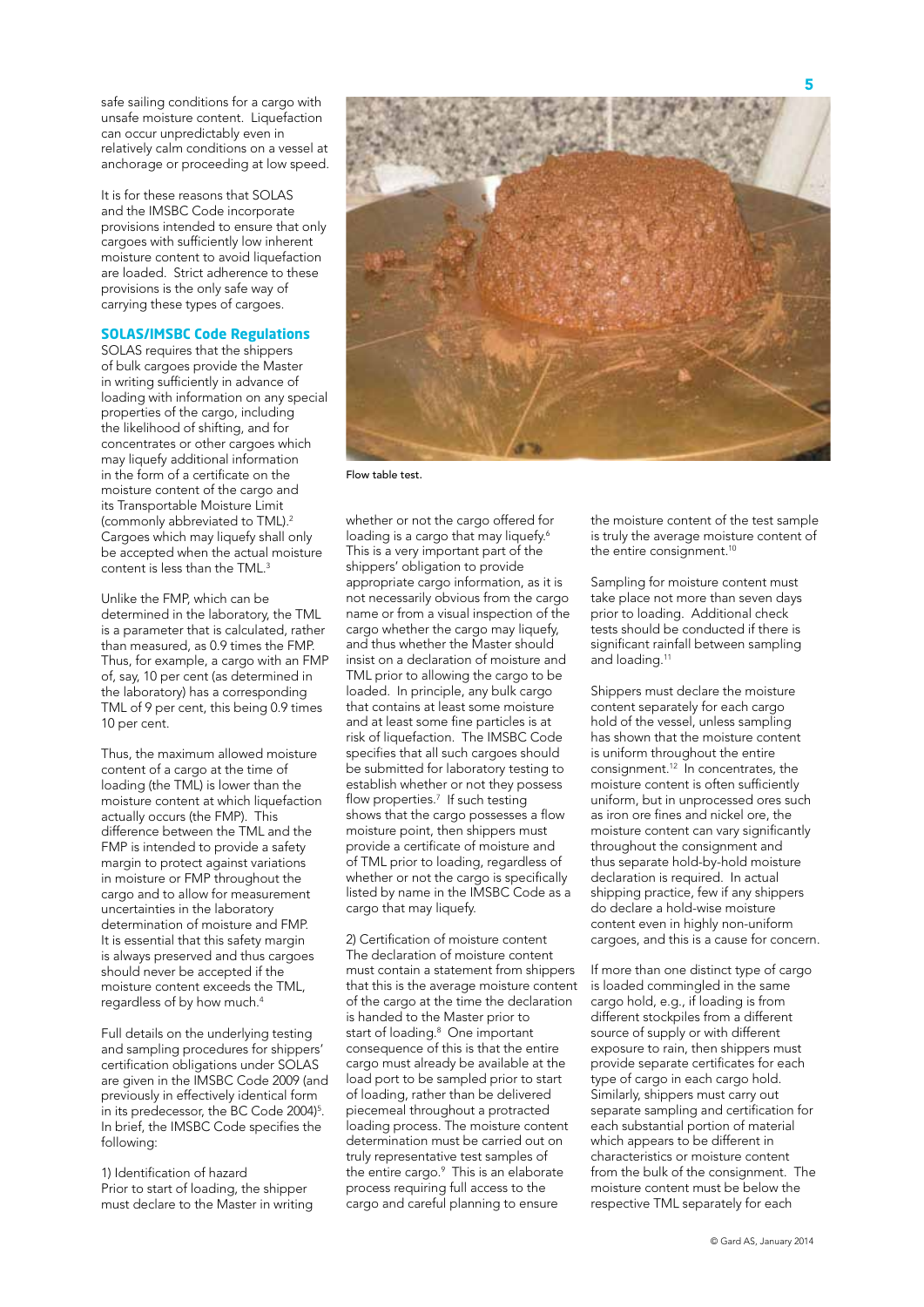#### 6

distinct parcel of cargo. Any portions that are shown to have a moisture content above the TML should be rejected as unfit for shipment.<sup>13</sup> Thus, if cargo is loaded from more than one source, it is not sufficient for the average moisture content of all of the cargo in each hold to be below the TML. One important consequence of this is that it is not possible to compensate for the loading of a batch of excessively wet cargo by then loading additional drier cargo into the same cargo hold.

#### 3) Certification of TML

As discussed above, the TML is derived mathematically from a laboratory determination of the FMP. In principle, there are several different alternative test methods to determine the FMP: three of them are described in full detail in Appendix 2 of the IMSBC Code and the competent authority of the exporting county may approve additional test procedures.<sup>14</sup> In actual shipping practice, the only test method that is in widespread use is the flow table method, as described in paragraphs 1.1.1 to 1.1.4 of Appendix 2. While the test method is not difficult, it contains a subjective element and needs to be carried out by an experienced analyst who is familiar with the early signs of liquefaction in a test sample. The critical part is the ability to reliably identify a flow state in the test sample using the criteria given in the Code.15 It is a matter of some concern that laboratories testing iron ore fines in India and nickel ore in Indonesia and the Philippines depart in many important respects from the IMSBC Code test procedure without approval from the respective competent authorities and without conducting systematic inter-laboratory comparisons to establish consistency of their results with laboratories using the unmodified IMSBC Code method.

For most processed ores, such as concentrates, the TML depends mainly on the technical details of the concentration process and does not vary significantly between shipments. For these cargoes, it is sufficient if shippers carry out a TML test once every six months. However, if the composition or characteristics of the cargo are variable between successive shipments for any reason, then a new TML test is required each time.16 Unprocessed ores such as iron ore fines and nickel ore vary greatly in composition not only from shipment to shipment but also within each individual shipment. Thus, for these cargoes, shippers must carry out a new TML test for every single cargo being loaded.

Close adherence to the above

requirements of the IMSBC Code is essential in order to ensure that only cargoes that are safe for ocean transport are loaded. The IMSBC Code places the burden of certification on shippers, not on the Master. Without accurate information and certification being provided by shippers, the Master can not independently assess whether or not the cargo offered for loading is safe to carry. This is because it is impossible to determine from a visual inspection or from ad hoc sampling of cargo being delivered to the vessel whether or not the moisture content of a cargo is below the TML. Cargoes with moisture above the TML typically look much the same as cargoes with moisture below the TML. Clearly discernible alarm signals, such as separation of free water on the cargo surface or muddy appearance of the cargo, are only visible during loading when cargoes have a grossly excessive moisture content.

#### **Unprocessed ores - Iron ore fines and nickel ore**

There is a wide range of mineral cargoes that may liquefy, and they vary in their appearance and physical properties. One sub-group of cargoes has a particularly dangerous combination of risk factors, and accounts for a large proportion of recent casualties, near misses and contentious load port disputes during carriage of cargoes that may liquefy.

The cargoes in question are unprocessed ores, the most widelyencountered of which are iron ore fines, mainly exported from India, and nickel ore, mainly exported from Indonesia, the Philippines and New Caledonia. Unlike concentrates, these are simply dug out of the ground in open-cast mines in mineral-rich, and often remote, locations and are presented for ocean transport with little or no processing. Thus, where concentrates have a highly uniform particle size and physical consistency, unprocessed ores are very heterogeneous, consisting of a mixture of fine-grained ore, clay-like material, pebble-sized stones and the occasional larger lump.

For shipowners contemplating carriage of these cargoes, and for Masters instructed to load them, a major difficulty is that neither iron ore fines nor nickel ore have a specific listing in the IMSBC Code and thus it is not immediately obvious from consulting the Code that these are indeed cargoes that may liquefy. Unless he is already aware of the potential hazards from other sources, the Master is dependent on shippers correctly declaring the cargo as a liquefaction hazard. Although most shippers do

indeed acknowledge that the cargo is a liquefaction hazard by supplying a moisture and TML certificate, albeit frequently flawed, some shippers do not, and without expert knowledge it is difficult for the Master to know that he should insist on a declaration of moisture and TML before allowing loading to commence.

Implementing a sampling and testing regime that complies with the provisions of SOLAS and the IMSBC Code, as summarised above, is a technically much more demanding task for unprocessed ores than it is for concentrate cargoes. The IMSBC procedures were designed with concentrates in mind and therefore have an implicit assumption of uniform particle size and reasonably uniform moisture distribution throughout the entire cargo. Neither of these applies to unprocessed ores.

It is an unfortunate combination that although sampling and testing cargoes of unprocessed ores is a technically more demanding task than for concentrate cargoes, the shippers of these cargoes are typically relatively small operators often lacking in the knowledge, expertise and technical infrastructure, and sometimes the will, to comply with their SOLAS and IMSBC Code obligations. Because of the unprocessed nature of the cargo, shippers have only very limited control over moisture content and some shippers may not actually be able to supply cargoes that meet the SOLAS requirements.

Following are some of the technical issues that need to be considered by shippers when designing their certification procedures.

The physical composition of unprocessed ores varies significantly even within a single open cast pit, and even more so as most cargoes are mixtures of material dug out from several, and sometimes very many, individual pits, which may be distributed over a wide geographical area. As a result, the TML may vary greatly from one part of the cargo to another, but in an unsystematic and unpredictable manner, which does not allow to simply test each source of material separately.

The moisture distribution throughout each cargo is typically highly nonuniform. The material is already variable in moisture at the time it is dug out of the ground. Most mining locations are in tropical countries with frequent heavy rainfall and the cargoes are typically transported in open lorries/ wagons and stored in open stockpiles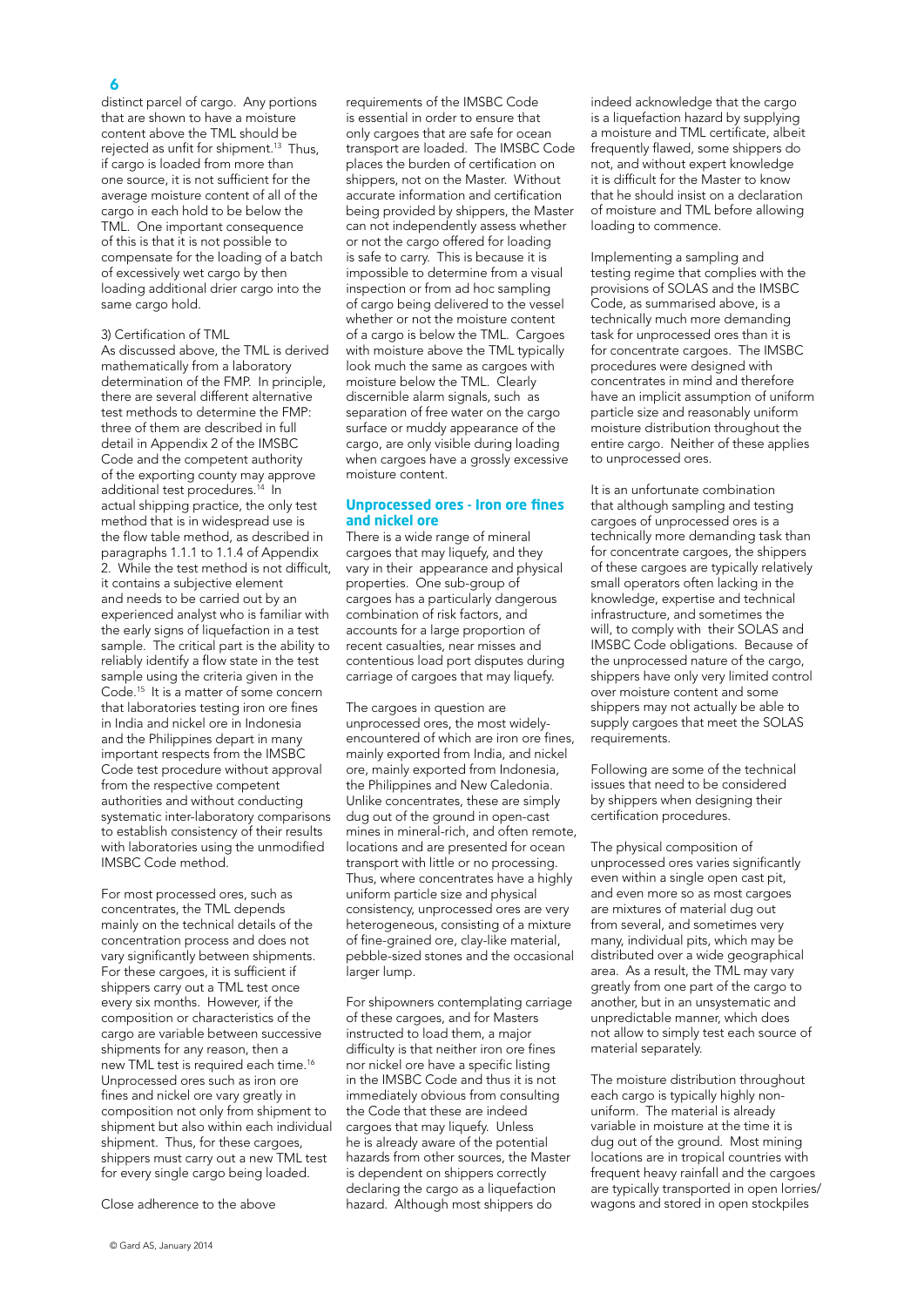leading to unpredictable increases in moisture.

The IMSBC Code specifically states that the ubiquitous test method for TML determination, the flow table method, is unsuitable for materials containing particles above 7mm in size.<sup>17</sup> This creates a dilemma for laboratories testing unprocessed cargoes, which frequently contain pebble-like stones above that size. Nickel ore, in particular, often has a very high proportion of lumps above 7mm. Iron ore fines are generally somewhat finer, but some cargoes also have a significant proportion of lumps above 7mm. The most frequent workaround to avoid this problem is to screen out all particles above 7mm prior to analysis and to conduct the TML test only on the proportion that is below 7mm in size. When doing so, it is essential that the particles above 7mm are removed from both the sample submitted for TML testing and the samples used to certify the moisture content of the cargo. Failure to do so will systematically overstate the safety of the cargo and may therefore lead to cargoes being accepted for loading that are actually unsafe.

Because of the non-uniform nature of unprocessed ore cargoes, samples from every single cargo need to be submitted for laboratory TML testing. Shippers therefore need to have a suitably equipped and qualified laboratory close at hand for TML testing to achieve acceptable turnaround times between sampling and certification. This differs from shippers of concentrate cargoes, who only need to submit one sample every six months, and therefore do not find it onerous to courier samples to reputable laboratories overseas. TML testing is a specialised task, and there are few laboratories worldwide who have a track record of obtaining reproducible results and participating in inter-laboratory comparisons over many years. None of these are in the main exporting countries of unprocessed ores.

In India, shippers of iron ore fines used to ignore their SOLAS obligations to provide a TML certificate until quite recently. Independent laboratories offering TML testing have only started to operate in the country after the 2007 monsoons. Although there are now many laboratories in India, all of them were started quite recently and therefore there is little or no experience data available to assess their reproducibility and consistency with leading international laboratories. To date, there has been no centralised accreditation or inter-laboratory testing effort to establish the soundness of the test procedures used by Indian laboratories.

In Indonesia, the Philippines and New Caledonia, mining locations are typically very remote indeed, and loading takes place at natural anchorages close to the mines, well away from any sophisticated infrastructure. The mines therefore generally operate their own flow table for TML testing in their inhouse laboratories rather than using independent laboratories. On closer scrutiny, many of these in-house laboratories have been found to be poorly equipped and to depart significantly, and sometimes grossly, from the test procedures set out in the IMSBC Code.

#### **Footnotes**

1 See article "Carriage of dangerous cargo - Questions to ask before you say yes" elsewhere in this issue of Gard News.

2 SOLAS, Chapter VI, Regulation 2, Para. 2.2.

3 SOLAS, Chapter VI, Regulation 6, Para. 2.

4 The difference between moisture content and TML is a frequent source of confusion, leading to nonsensical statements such as "The TML of the cargo increased because of rainfall". The TML of a cargo depends on the type and composition of the cargo, but is not affected by whether the cargo is wet or dry. The TML is similar to, say, a speed limit on a road. The speed limit does not depend on how fast you drive, but you break the law if you drive faster than the speed limit. 5 The IMSBC Code may be applied

voluntarily from 1st January 2009 and will become mandatory under the provisions of SOLAS from 1st January 2011.

6 IMSBC Code, Para. 4.2.2.2. The IMSBC Code classifies cargoes that may liquefy in cargo group A and requires shipper to declare the cargo group. 7 IMSBC Code, Appendix 3, Para. 2.1. 8 IMSBC Code, Para. 4.3.2. 9 IMSBC Code, Para. 4.4.1 to 4.4.4. 10 IMSBC Code, Para. 4.4.4. Paras. 4.6.1 to 4.6.6 give a set of recommendations for concentrate stockpiles that specify the minimum number of sub-samples to be taken to make up the representative sample. For a cargo of (say) 40,000 MT a minimum of 160 sub-samples is required. For cargoes that are more inhomogeneous than concentrates, including iron ore fines and nickel ore, collecting a sufficiently large number of sub-samples is even more important than for concentrates. 11 IMSBC Code, Para. 4.5.2.

12 IMSBC Code, Para. 4.3.3. 13 IMSBC Code, Paras. 4.3.3 and 4.4.3. 14 IMSBC Code, Paras. 4.1.4 and 8.3. Appendix 2 contains the actual test procedures to determine the FMP and TML, including the flow table method in Paras. 1.1.1 to 1.1.4.

15 IMSBC Code, Appendix 2, Paras.

1.1.4.2.3 and 1.1.4.3.

16 IMSBC Code, Para. 4.5.1.

17 IMSBC Code, Appendix 2, Para. 1.1.1.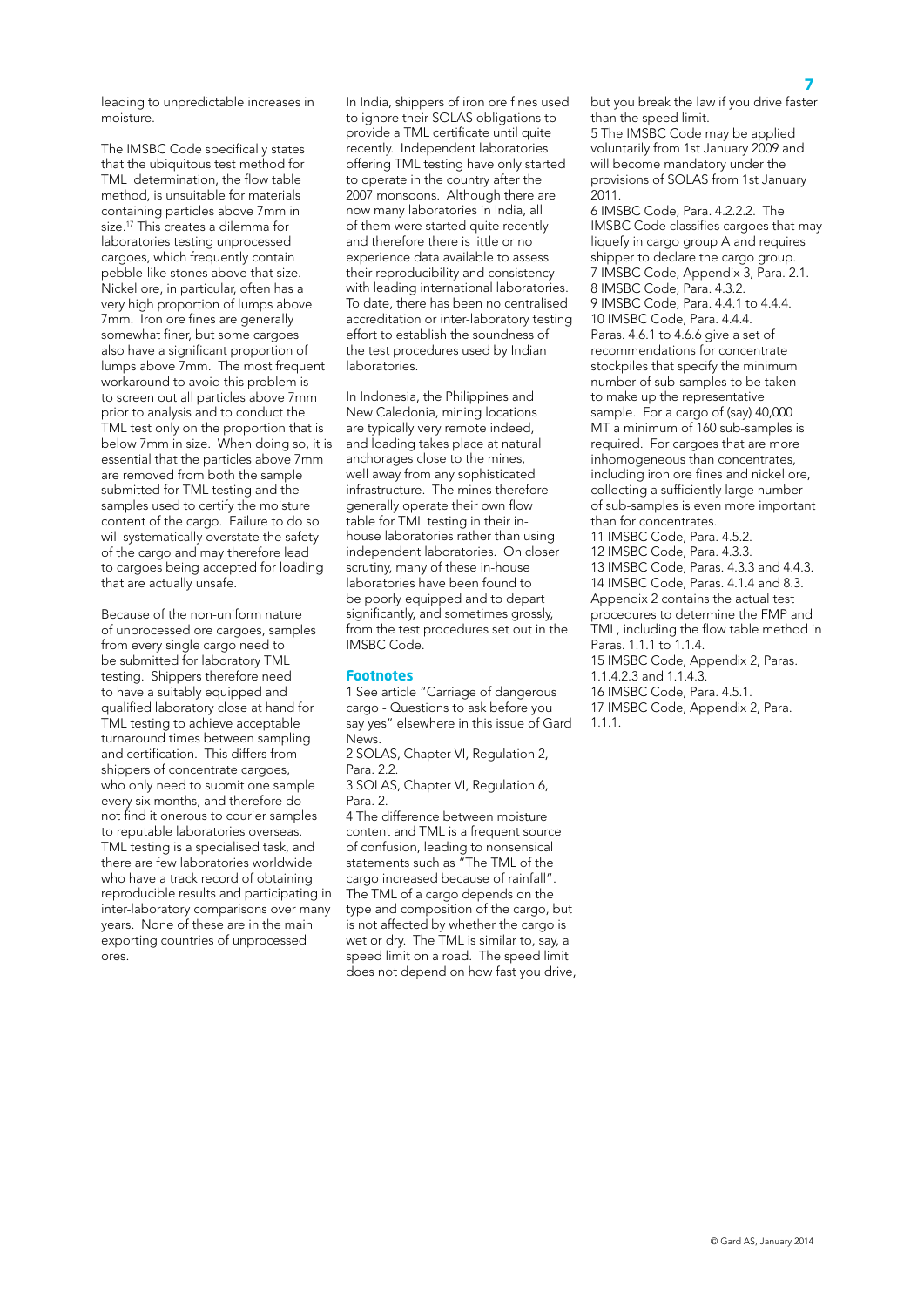### Intercargo publishes guide for the safe loading of nickel ore

The International Association of Dry Cargo Shipowners (Intercargo) has recently published the "Guide for the Safe Loading of Nickel Ore", which aims to explain, through use of a flowchart, how nickel ore can be safely shipped, within limitations, whilst raising awareness of the serious problem of cargo liquefaction. It is targeted at the widest possible audience within the industry, including shippers, shipowners and masters.

In addition to a chart describing what to look for when loading nickel ore, the guide recommends that:

• Responsible shippers must not misrepresent cargoes. In order to provide accurate cargo declarations shippers should have in place procedures for sampling, testing and controlling moisture content of cargoes including procedures to

protect cargo on barges from any precipitation and water ingress.

- Responsible shipowners must check that the cargo documentation is provided as required in the IMSBC Code.
- • Before fixing, chartering departments should refer to their own internal procedures regarding the acceptance of nickel ore cargoes.

Intercargo also points out that the socalled "can test" is insufficiently robust as a means of checking cargo safety on its own.

A copy of the guide can be found here: [http://www.gard.no/webdocs/](http://www.gard.no/webdocs/Intercargo_Nickel_Ore.pdf) [Intercargo\\_Nickel\\_Ore.pdf.](http://www.gard.no/webdocs/Intercargo_Nickel_Ore.pdf) We are grateful to Intercargo for their kind permission to reproduce the document. **CD INTERCARGO** 

**Gard Alert, February 2012**

#### NICKEL ORE: STOP, THINK, VERIFY!

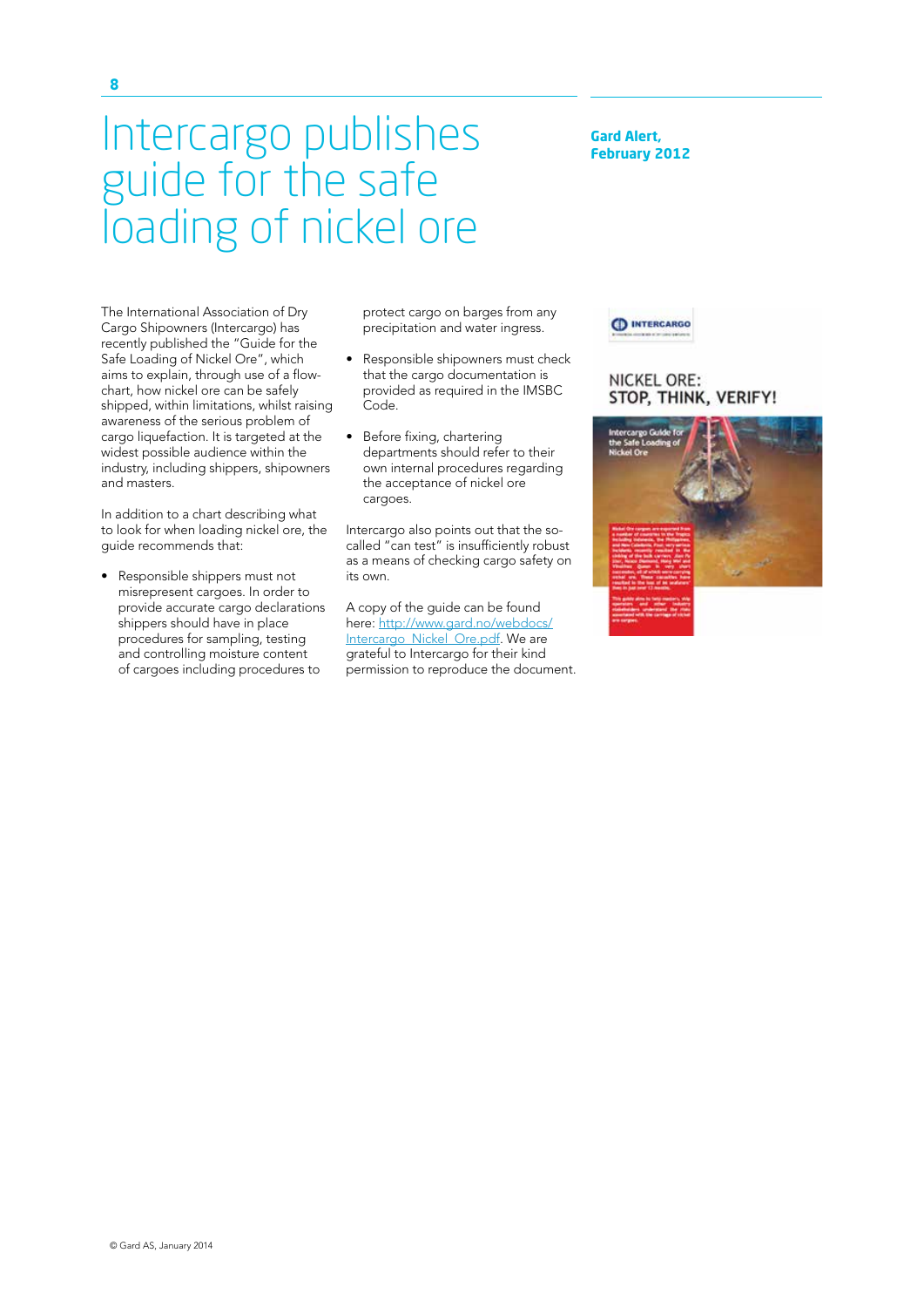## Shifting solid bulk cargoes

#### **An explanation of the processes of** that described above. The gravest **dangers**

Solid bulk cargoes can shift by sliding or liquefying, and whilst the factors involved in each of these processes are different, the potentially disastrous consequences are the same – listing or capsizing and/or structural damage.

Dense cargoes, e.g. ore concentrates, have by definition a relatively high mass to volume ratio, so even a small amount of shifted cargo can have a large mass. Coupled with the momentum generated by a moving vessel considerable forces can act upon the ship's structure. This force will be even greater when the cargo level within the hold is above the sea level outside the hold, so that the counter-acting force of buoyancy is absent. Add to this the frequent occurrence of multiple or repetitive shifts and the result can be excessive plate flexing increasing the risk of cracking and failure.

In terms of stability<sup>1</sup>, shifting cargo can have numerous consequences. The shift in cargo will cause a list if the cargo does not return to its original position with subsequent vessel movement. Apart from increased draft concerns, the angle at which the vessel is listed will, if uncorrected, become that about which the vessel rolls. This will usually mean that the righting lever for angles of heel towards the side the vessel is listed will be less than that when the vessel is heeled from her upright position, which in turn means that the force returning the vessel from angles of heel beyond the angle of list, back to the same angle, will be less than the force returning the vessel to the upright had she not been listed. The angle of deck edge immersion will also be closer than that for an upright vessel and if this is reached stability will also be reduced. A list will also tend to subject the vessel to greater angles of heel and this may give rise to a domino effect causing other cargo and objects to break securings and/or to shift. Solid bulk cargoes that shift from one side of the vessel to the other with the rolling of the vessel, that is to say, cargoes behaving like a liquid in a part-filled tank, will also give rise to a Free Surface Effect, and this again will reduce the vessel's stability in a similar way to

consequence of shifting is capsize of the vessel, and this can happen when multiple shifts occur with little return of cargo to original positions. This process can be very quick and obviously disastrous.

Sliding occurs when the cohesive strength, or "stickiness" of the cargo, is insufficient to withstand the effects of rolling. Cohesive strength varies according to moisture content and the height of the stockpile. A good illustration of this is provided by sand. Wet or dry there is a limit on the height of a pile of sand, but damp sand tends to permit a higher sand pile. A common example of a cargo prone to sliding is grain<sup>2</sup>, which is particularly free flowing. The International Maritime Organisation (IMO) Code of Safe Practice for Solid Bulk Cargoes 1991 states (at para 5.2.4.2) that "non-cohesive bulk cargoes having an angle of repose<sup>3</sup> less than or equal to 30 degrees flow freely like grain and should be carried according to the provisions applicable to the stowage of grain cargoes". The stowage and carriage of grain is governed by the IMO Grain Rules 1982 which set out a number of requirements including specific stability criteria. There is also some industry authority to support a theory that sliding can also occur when, due to downward moisture migration, a saturated base layer (which need not be liquefied) is formed allowing the upper, relatively drier layer, to move against it.

Liquefaction of solid bulk cargoes depends on particle size and distribution as well as moisture content. The former determines whether moisture can drain freely through the cargo, and will obviously change during a vessel's voyage due to vibration, rolling, pitching and twisting. The effect of this movement is to break down lumps of cargo and reduce the space between particles – effectively compacting the cargo. Moisture can then become trapped between cargo particles and if there is sufficient saturation a flow state can develop. The point at which this occurs is called the Flow Moisture Point (FMP) and is usually expressed as a percentage of the moisture content. The IMO Bulk

Cargo Code referred to above adopts what is known as the Transportable Moisture Limit (TML), and this is the maximum moisture content of a cargo deemed safe for carriage by sea in ships other than "specially designed ships". It is defined as 90 per cent of the FMP. Cargoes prone to liquefaction are those with a small particle size and those which contain moisture as a result of the way they are processed before loading, e.g. iron ore concentrates and coal slurry or duff4 .

It is perhaps worth mentioning here that solid bulk cargoes are increasingly being carried in Intermediate Bulk Containers (IBC)<sup>5</sup>. The Association's experience with this type of carriage suggests that the dangers of shifting cargo can be just as real. Solid bulk cargoes which are prone to sliding have been known to force the sides of even rigid IBC's to move and if there are gaps within the stow, or the sides of the stow are insufficiently shored, a general collapse of the stow can occur.

#### **A case example – Liquefaction of scale dust**

An increasingly common solid bulk cargo is dust, commonly originating from industrial chimneys. Industry has for some time been required to limit the pollutants discharged into the environment and to this end chimneys can be installed with filters. The material collected by these filters is generally termed filter dust; material which builds up on the inner chimney surfaces also gives rise to another type of dust – scale dust. The contents of these substances vary enormously and chemical hazards are often associated with them. This is one of the reasons why many societies in our greener world no longer allow them to be left stored and forgotten on open slag heaps or in land-fill sites. The option to be considered in many of today's societies is re-cycling and it is this which has, to some extent, led to the water transport of dust.

The problems and dangers of watery filter dust were last mentioned in Gard News Edition 104<sup>6</sup>, and a recent case involving scale dust suggests to us that these problems and dangers are not fully understood and that essential precautions are not being adhered to.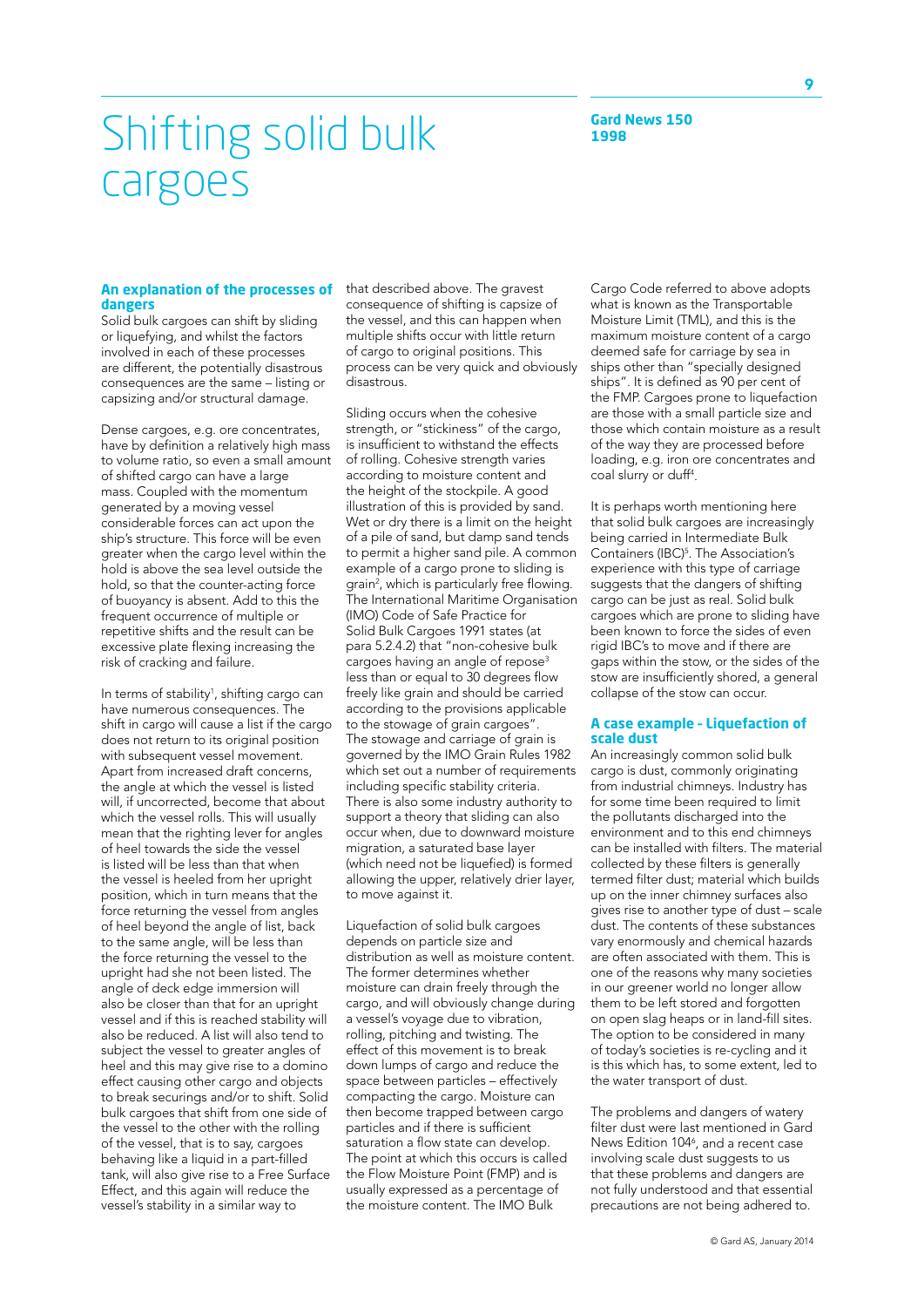#### 10

The vessel in question loaded at Algeciras, Spain, and the scale dust in bulk was to take up most of her centre hold. The majority of the scale dust was noted by the master to be in open storage on land, unprotected from the elements, and on closer examination, was found to have a high moisture content in parts. Whilst the master was concerned as to the state of the cargo, loading commenced, and since this took place during periods of rainfall, moisture levels increased. No documents were produced by the shippers to record the properties of the scale dust, and when the master did raise concerns with the various cargo interests, including their surveyors, he was told that the loading of the cargo during rain, and the wetting of the cargo, was normal and of no importance with regard to the quality of the cargo.

The loading of the cargo seemed to be completed without further event or protest and clean bills of lading were issued. On the loaded passage the vessel encountered moderately heavy weather, causing heavy rolling and pitching at times. Four days into the passage a series of splashing and banging noises were heard which seemed to come from the hold containing the scale dust. Inspection of this hold revealed that the scale dust had become fluid and was splashing violently against the hold sides. The inspection itself was not without danger as a 5 – 6 metre geyser erupted from the booby hatch opened for inspection. The resultant mess on the ship's superstructure was the least of the worries facing the master as shortly afterwards the vessel took on a list. Fortunately the vessel was able to compensate for this by careful and strategic ballasting and was able to reach the discharge port without further serious incident.

Further inspection at the discharge port revealed that the forces involved with the shifting of the liquefied scale dust had resulted in the penetration of the cargo into an adjacent hold under and above a moveable transverse grain bulkhead. Problems ensued with the consignees who held the vessel liable for loss and damage to the cargo and the extra costs of discharging and storing the fluid cargo. The surveyors appointed by the owners learnt that the surveyors appointed on behalf of shippers, had issued a "certificate" of the moisture content at the loading port and given this to the consignees, but not to the master. The certified moisture content was said to be in the region of 11 per cent but tests at the discharge port determined a moisture content of nearly double this figure.

#### **Lessons learned and precautions to be taken**

It is perhaps fair to say that the above vessel was fortunate to have completed her voyage without more serious incident. Having read the case summary, the reader will probably be able to find a number of areas where essential additional precautions could have been taken. Outlined below are a number of points which should be considered when contemplating the loading of solid bulk cargoes suspected of having a propensity to shift. (1) Carry out a visual examination of the cargo and enquire as to the extent and duration of exposure to moisture (unprotected stowage on wet ground or in wet weather).

(2) Obtain and keep safe ship's own samples (the quantity should be sufficient for any necessary tests and be properly labelled and recorded etc). Do not just accept shippers' samples, unless these are taken in your/your representatives' presence. (3) Request in advance of the vessel's arrival, the shippers' declarations with regard to FMP, stowage factor, TML, moisture content, angle of repose, any chemical hazards and details which may require safety precautions to be taken7 . If such documentation is not forthcoming it should be demanded and a letter of protest to shippers and charterers should be issued. The master can and should refuse to load the cargo if the documentation is still not forthcoming<sup>8</sup>. Remember that each individual cargo is unique. Details of cargoes previously carried, even if from the same origin, should not be relied on.

(4) Check the details of the shippers' declaration carefully. The details should be accurate at the time the certificate is issued and the combination of a pre-dated declaration and suspected exposure to further moisture since the date of the certificate should raise concern. Some ports have rain gauges to assist in the quantitative assessment of the effects of rainfall on moisture content after certificates have been issued. If suspicions are raised, the shipper should be requested to perform the necessary tests. In any event, loading should not commence again until the vessel itself is satisfied that the cargo can be transported. It may be necessary for the ship to perform its own tests<sup>9</sup>. Do not be led astray by shippers proclaiming that all is fine and normal and that the cargo quality will be unaffected. This is not a quality issue, it is a safety issue. (5) In any event, cargoes with a moisture content above the TML should not be shipped. Remember that it may only be necessary to reject parts of the cargo, but this should raise concern as to the safety of the remaining cargo.

(6) The cargo space should be filled as much as is practicable, but always within stability, stress and deck loading constraints. A part-filled compartment is more prone to shifting and has greater space in which to allow shifting. (7) Longitudinal separation (e.g. temporary bulkheads), and overstowing (e.g. bulk bundles) can be effective in limiting the distance cargo can shift, the shift amount and forces involved. Expert advice is recommended to ensure that these measures are appropriate. In addition, overstowing may not be appropriate, and shifting forces are often underestimated thus risking the failure of longitudinal separation. (8) Cargo stows should be trimmed level right out to all sides of the cargo compartment. It is appreciated that trimming has its disadvantages, e.g. increased time and cost at load and discharge ports. However, it has more important advantages. Apart from reducing the possibility of cargo shift, weight distribution and stability are improved.

(9) Do not stow other cargoes containing moisture in same compartment.

(10) Do not load during rain. If this cannot be avoided have the moisture content re-tested to ensure that it complies with point 5 above (it should be noted that some cargoes can be damaged by exposure to moisture). (11) If possible, adjacent tanks to the compartment concerned should be empty. If they cannot be made empty, extra care should be taken to ensure that watertight integrity is intact. This recommendation also applies for the whole compartment; hatch covers in particular should be closely examined and tested (hose/chalk/day light tests). (12) The vessel should not be too stiff in terms of her stability as this will cause the vessel to roll quickly and perhaps violently. In saying this, the vessel needs an adequate metacentric height taking into account all the various factors which can lead to a reduction in this during the voyage.

(13) Bilges should be clean and empty, strums or rose boxes should be clear and lumber boards, where fitted, should be intact. Bilge well grilles should be covered with burlap. The pumps and bilges should be tested in all respects (particularly alarms and non-return valves) prior to loading. Soundings are to be taken at regular intervals during the voyage and bilges pumped as necessary. Concerns as to the effect of cargo weight loss due to moisture removal are understood, but again there are more important concerns. To protect owners' position it is recommended that a record is made of the amounts of moisture removed via the bilges, and this can be done by soundings.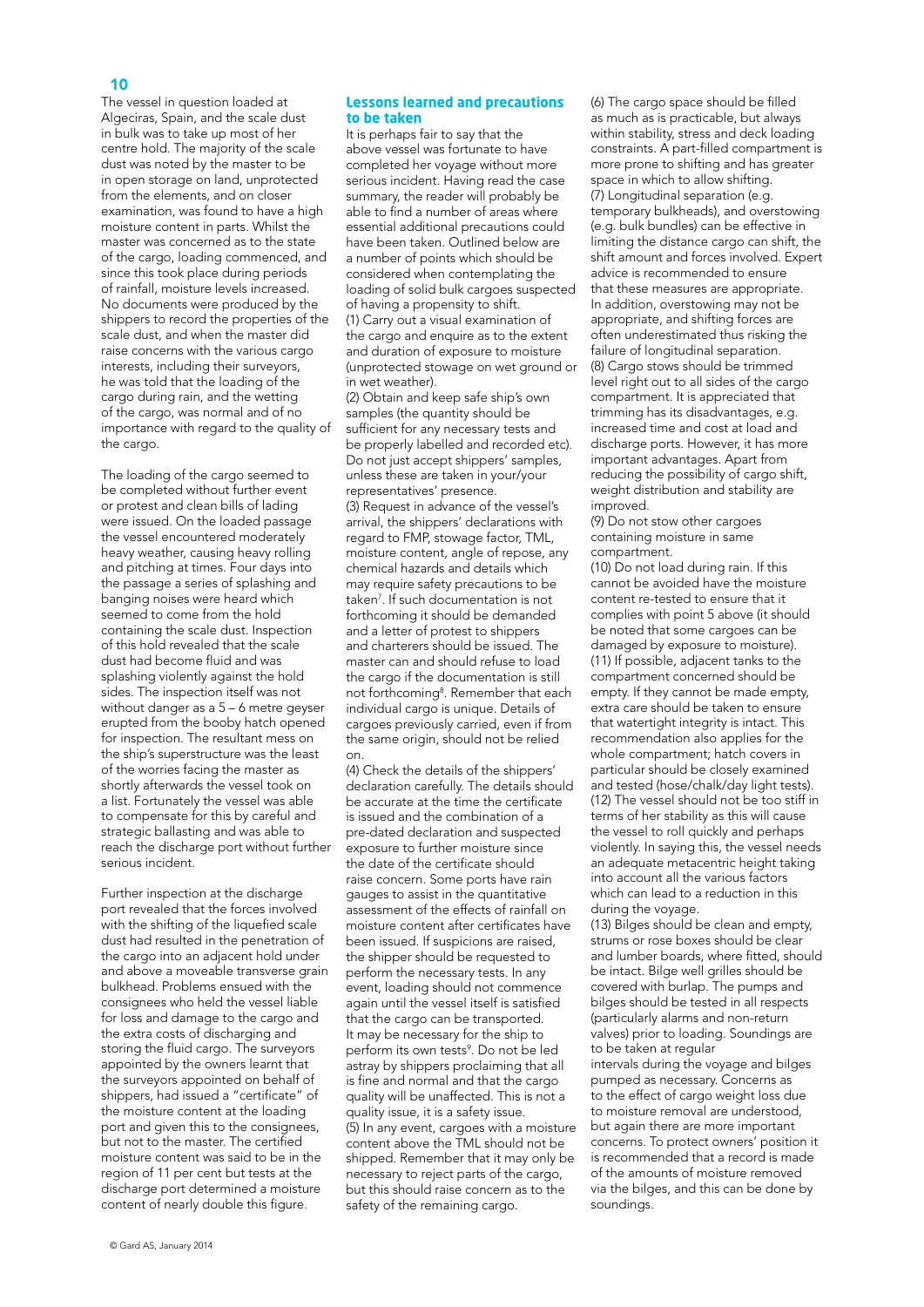(14) Weather routing is recommended in order to avoid heavy weather and/or sustained periods of it.

(15) Always consult the relevant IMO/ flag state/port state/company codes/ guidelines/recommendations. Port states in particular may impose stricter rules than those adopted internationally, e.g. with regard to the TML.

(16) If in doubt and assistance is needed, the Association is always on hand.

In conclusion, shifting solid bulk cargoes can be costly, not least in terms of money, but people's lives. The dangers are real and are not to be ignored – precautions need to be adhered to.

#### **Footnotes**

1 For a guide to the basic principles of transverse stability (including definitions used in this article) please refer to the article in Gard News Edition 145, March 1997 (pages 14–18). 2 The term grain includes wheat, maize, oats, rye, barley, rice, pulses and seeds. 3 The angle which the cargo naturally, and of its own accord, makes with the horizontal. 4 The IMO Code of Safe Practice for Solid Bulk Cargoes 1991 (as amended) lists some commodities which may liquefy. 5 An IBC may be described as a disposable or re-usable receptacle designed for the carriage of bulk commodities in parcels of 0.5 to 3.0 tonnes. They can be of rigid (e.g. fibre board) or flexible (e.g. bags) construction. 6 December 1986 (page 13). 7 As of 1st January 1994 it became a SOLAS requirement for the shipper to provide this type of information. See International Convention for Safety of Life at Sea 1974 (as amended) Chapter

VI, Part A and specifically Regulation 2. 8 Charterers are obliged to load only

safe cargoes and without the necessary documentation this can not be determined. Laytime disputes may arise and it is recommended that charterparties expressly stipulate that time lost due to non-production of the necessary documentation and/or due to reasonable measures taken by the ship where the accuracy of document details is reasonably suspected, is to be counted as laytime. Diversion to a port of refuge may also be necessary and it is recommended that charterparties make provision for charterers to bear the costs and consequences of this where caused without the owners' negligence. 9 The IMO Code of Safe Practice for Solid Bulk Cargoes 1991 sets out the tests and procedures.

### The carriage of nickel ore from the Philippines and Indonesia - The insurance position

Advice should be sought regarding the position under the P&I and hull and machinery policies before agreeing to

carry nickel ore from certain ports.

The previous article in this issue of Gard News, by Brookes Bell, identifies the potential problems and dangers facing a shipowner who is asked to load a cargo of nickel ore in the ports and places mentioned in that article. Any owner who is asked to load such a cargo is recommended to contact Gard in relation to either their P&I cover or their hull and machinery cover, or both if both are placed with Gard, for advice as to the position under the relevant insurance policy(s) if it is decided to load the cargo on offer.

Each case will be considered on its own merits, but some general comments can be made. Firstly, it is essential that a shipowner identifies accurately and informs the insurers of the nature and characteristics of the cargo his ship will be carrying. Rule 7 of Gard's P&I Rules for Ships deals with a situation where the risk is altered. A similar rule concerning hull and machinery insurances can be found in §§ 3-8 to 3-13 of the Norwegian Marine Insurance Plan. It seems clear from Brookes Bell's article that a ship may be invited to load cargo with characteristics which have either been misdeclared by the shippers, or which can not be ascertained accurately by the tests which have, according to the shippers, been performed. In such circumstances, it is likely that Gard will take the view that the risk being assumed by an owner who, nevertheless, agrees to load such a cargo is altered.

Rule 74 of Gard's P&I Rules (Unlawful trades, etc.) may also be relevant insofar as the loading and carriage of misdeclared nickel ore can be

#### **Gard News 197, February/April 2010**

considered to be an "unlawful, unsafe or unduly hazardous trade or voyage".

Furthermore, and although not stated explicitly in Gard's P&I Rules, it is a condition of cover that any dangerous cargo is carried in full compliance with the IMO Code of Safe Practice for Solid Bulk Cargoes (the BC Code). Similarly, the BC Code may be considered as a safety regulation in relation to hull and machinery policies, whereby a breach of the Code may affect cover. See for instance § 3-22 and § 3-25 of the Norwegian Marine Insurance Plan. The circumstances described by Brookes Bell indicate clearly that the insufficient and/or inaccurate testing performed by the shippers and the resulting inability on their part to accurately state the characteristics of the cargo as required by the BC Code mean that such requirements will almost certainly not have been met.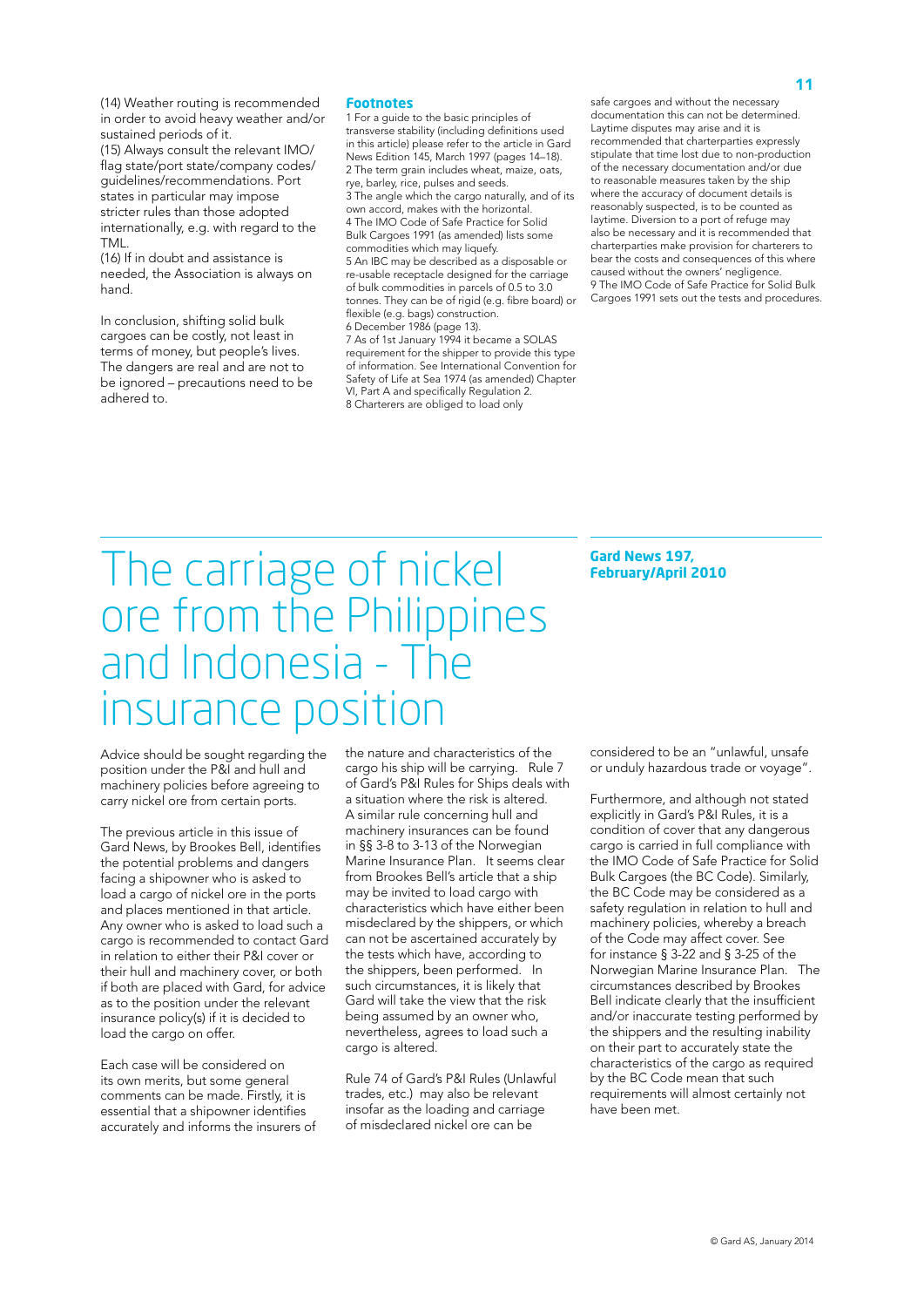#### **Gard News 205, February/April 2012**

Solid bulk cargo liquefaction continues to be a hot topic for P&I Clubs and their Members. There have been several recent developments on which to update readers.

An update

Cargo liquefaction -

#### **Background**

The topic of cargo liquefaction gained prominence in Gard News in the early part of 2010<sup>1</sup> and since then Gard has dealt with a large number of enquiries and requests from Members to arrange precautionary surveys. Despite the wellpublicised potential dangers, it appears that market forces are driving ships to carry cargoes that may liquefy and weak freight markets may make it difficult for owners and charterers to pass up employment opportunities.

Since early 2010, Clubs in the International Group of P&I Clubs (IG Clubs) have issued circulars alerting Members to the dangers and problems of iron ore fines shipped from India as well as nickel ore shipped from Indonesia and the Philippines.2 Concerns have also arisen with regard to other cargoes and countries of shipment, such as sinter feed from Brazil,<sup>3</sup> chromite ore and mill scale. The problems are often exacerbated by commercial pressures, and in difficult market conditions, owners will feel under greater pressure from charterers and shippers seeking to persuade owners to avoid extra costs and delays, such as may be caused by owners' own surveys and tests on cargo waiting to be shipped. Various charterparty clauses have been seen in circulation that attempt to weaken, avoid, and/or restrain owners' ability to take appropriate and necessary precautions, such as those set out in the aforementioned Circulars. This resulted in the IG Clubs recently producing a standard charterparty clause to assist owners in trying to resist commercial pressures that could lead to the International Maritime Solid Bulk Cargoes Code (the IMSBC Code) provisions and precautions related thereto being compromised.4

#### **The heart of the problem**

Members may well ask why they should go through the time, cost and trouble of arranging their own survey, sampling and analysis of cargo, when it is the shippers who are obliged under the IMSBC Code to declare that a consignment is fully and accurately described, that their given test results are correct to the best of their knowledge and are representative of the cargo to be loaded. The answer, and what lies at the heart of the problem, is inaccurate declarations and certificates from shippers. This may range from cargo being mis-declared as Group C (i.e., cargo not liable to liquefy), to inaccurate FMP (flow moisture point)/TML (transportable moisture limit) figures and/or moisture content. Judging by what has been reported at IMO level, this appears to have had disastrous consequences in some cases where it is likely that ships and crews had relied on declarations/ certificates being accurate. In 2010 the IMO issued a circular<sup>5</sup> referring to two serious casualties in the monsoon season of 2009 and many near-misses on ships engaged in the carriage of iron ore fines. In that circular the IMO stated: "some shippers have in the past declared iron ore fines as iron ore, which is a Group C cargo". This was followed by the loss of 45 seafarers and three vessels carrying nickel ore from Indonesia and a submission by China to the IMO in March 2011 which stated that "According to the evidence available, the direct cause of these accidents was the loss of stability as a

result of cargo liquefaction and shift in bad weather. However, the cargo documentation provided to the masters indicated that the moisture content of the cargo samples was lower than the Transportable Moisture Limit (TML)".

Market forces appear to be driving ships to carry cargoes that may liquefy.

The reasons behind inaccurate declarations and certificates are numerous and in Gard's experience these can range from a complete lack of knowledge that the IMSBC Code exists, a lack of understanding of the IMSBC Code, improper sampling and analysis procedures/equipment and even deliberate manipulation of samples/test results. The latter is particularly concerning and may arise because shippers are unwilling or unable to provide cargo with a moisture content below the TML because to do so would require an investment in time/ costs to remove moisture. This may particularly be the case where cargoes are simply shipped straight from the ground without any processing.

#### **Other problems and complications**

Whilst unreliable shippers' declarations and certificates may be at the heart of the problem, this is complicated by several other problems, some of which are discussed below.



Market forces appear to be driving ships to carry cargoes that may liquefy.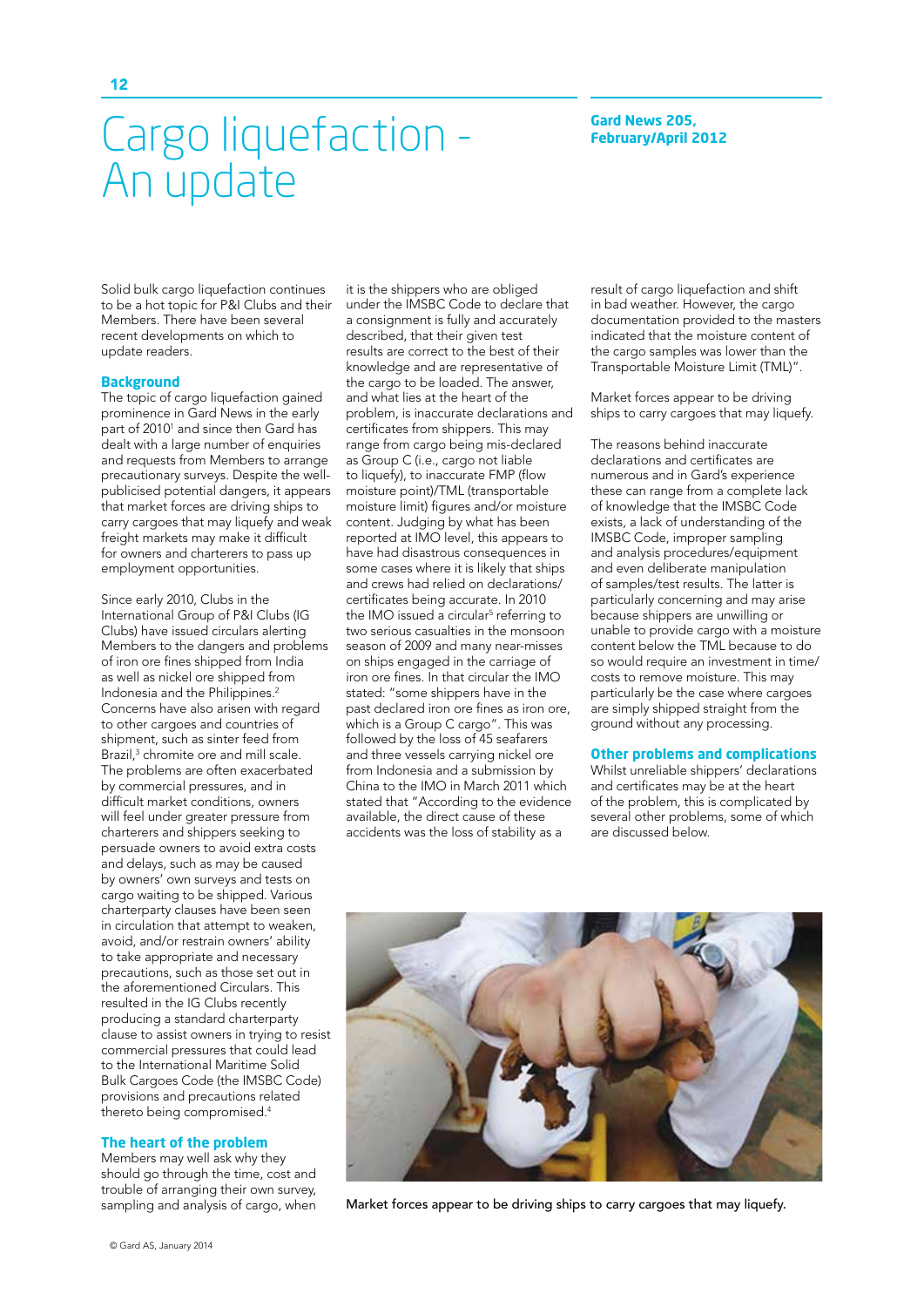#### **Successful shipment history**

A number of shippers and charterers are quick to point out that many cargoes have successfully reached their destination without incident and without owners having arranged their own precautionary sampling and analysis. There may be numerous reasons for this, such as the fact that cargoes are rarely homogenous in all holds, as well as the weather and sea conditions. Some voyage orders have been known to advise masters to avoid heavier seas/weather, which is rather impractical and ignores the fact that conditions can not always be accurately forecast, particularly at a local level. Perhaps a significant factor is that the TML is set at 90 per cent of the FMP, in other words there is a 10 per cent safety margin. A cargo may therefore have a moisture content above the TML, but not so high as to reach the FMP. All this said, it is fair to say that the precise reasons why some cargoes liquefy and some do not are not fully understood. It is reasonable to assume that the IMSBC Code has been drafted with this in mind. Sadly, it would seem that numerous shippers and indeed some owners do not feel obliged to comply with the IMSBC Code. It is not uncommon to hear that, following the rejection of cargo by one owner, the very same cargo is loaded onto another ship.

#### **Sampling**

The IMSBC Code includes provisions for sampling and there is often a problem obtaining sufficiently representative samples. Owners are often refused access to shore stockpiles, if indeed there are any, as some cargoes are taken directly from the ground and loaded to the ship. Even if access to stockpiles is given, shippers may not make clear which stockpiles will be used to load the vessel. The number of samples required

for analysis also presents a logistical challenge (especially if the laboratory is located overseas). For example, for a stockpile of 50,000 MT, sampling according to the IMSBC Code requires 200 samples to be taken and then combined to at least 50 sub-composite samples. Owners trying to avoid delays by making early survey arrangements can also face the problem that, according to the IMSBC Code, the time interval between moisture content testing and sampling shall not be more than seven days. If unprotected cargo is affected by precipitation between testing and loading, further sampling and analysis would be required. It is also worth mentioning here the danger of Members and their crews over-relying on 'can tests'. Whilst these may indicate if cargo is unfit for shipment they can not determine if a cargo is fit to be loaded - this can only be determined by proper laboratory testing. To make this clear, one of the revisions to the IMSBC Code agreed at the 16th Session of IMO Sub-Committee on Dangerous Goods, Solid Cargoes and Containers (DSC 16) was to make clearer the limitations of the 'can test' by adding to the IMSBC Code a statement that "If samples remain dry following a can test, the moisture content of the material may still exceed the Transportable Moisture Limit (TML)".

#### **Testing**

Some shippers have questioned whether the tests recognised by the IMSBC Code are suitable for certain cargoes, particularly if they have a larger particle size and/or the cargo consists of only a small portion of fine material that may liquefy. Experts advising Gard and the IG have been able to successfully test numerous cargoes, using the different test methods, with reasonable consistency. The lack of independent laboratories that are competent to perform testing,

especially with regard to the FMP/ TML, is also a problem, not just in the country of shipment, but world-wide. With many competent laboratories located outside the country of shipment there can be significant delays and costs. Often owners take the decision to start loading pending laboratory analysis results, but this can also lead to complications if such analysis shows the cargo to be unsafe. However, a lot of good work has been done, notably in India, where industry experts have witnessed proper testing in a number of independent laboratories, often through training by the very same experts.

The on-board rectification of cargo moisture levels is far from straightforward.

#### **Cargo already loaded**

If cargo is loaded and subsequent concerns arise as to its fitness for safe carriage, there is the obvious problem of identifying within the bulk what parts of the cargo are unfit. Often, therefore, the whole bulk has to be discharged. However, it can be extremely difficult to get cargo re-discharged at the place of loading. This may be because of a lack of facilities to take cargo back: in some remote locations cargo is bulldozed into barges from ashore and whilst cargo can be off-loaded to barges with the ship's cranes, shippers may have a problem getting it back ashore. There may also be complications caused by local customs regulations, which may consider a cargo to be exported once loaded. Quite often, when owners find their ships with unsafe cargo on board, lawyers are instructed and legal battles with charterers and others ensue. The on-board rectification of cargo moisture levels is far from straightforward. Many attempts, using various techniques, have been carried out but with limited success, particularly in holds that are full.



The on-board rectification of cargo moisture levels is far from straightforward.

#### **P&I cover**

Whilst Gard does not see the P&I cover as a complication or problem as regards liquefaction issues, Members may benefit from the clarification given below.

Gard has taken the decision not to afford cover for the cost of precautionary surveys. Some say that such surveys are a measure to avert or minimise loss. Subject to certain provisos, Gard's Rule 46 provides cover for "extraordinary costs and expenses reasonably incurred on or after the occurrence of a casualty or event for the purpose of avoiding or minimising any liability on the Association". Whilst it is

#### 13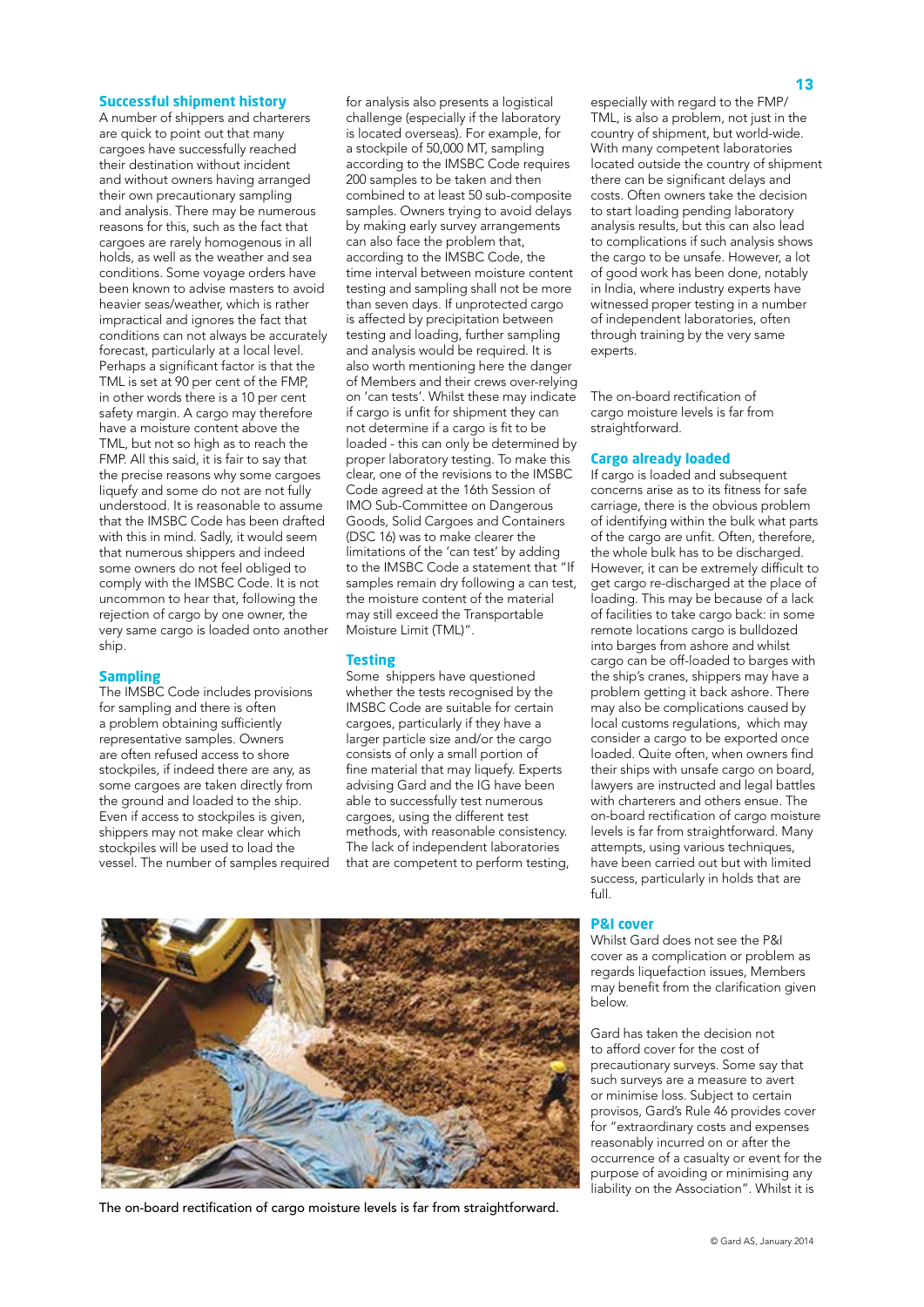#### 14

debatable whether any event has taken place at the time a precautionary survey is requested, the key point in Gard's view is that the primary purpose of such surveys is to confirm that the cargo is safe for carriage and not to minimise any liability on the Club.

In addition, Gard's Rule 8 provides that "it shall be a condition of the insurance of the Ship that...) the Member shall comply or procure compliance with all statutory requirements of the state of the Ship's flag relating to the...safe operation...of the Ship". The IMSBC Code is part of SOLAS (a statutory requirement) and under SOLAS the master has an overriding duty and authority not to load the cargo or to stop the loading of the cargo if he has any concerns that the condition of the cargo might affect the safety of the ship.

It should also be borne in mind that bulk carriers are not the only ships that carry dangerous cargo. Container ships carry many dangerous goods and the Club can not be expected to pay for surveys to check that the numerous dangerous cargoes are safe for carriage. For similar reasons as those outlined above, P&I cover is unlikely to respond to the cost of discharging an unsafe cargo.

So what costs does Gard cover? Clearly, the carriage of these cargoes may give rise to various claims for which Defence cover may be available, including survey costs in connection with such claims and incurred with prior approval from Gard. Cover may also be available if a survey is subsequently used in the defence of a claim that is covered by P&I. That brings us to the more difficult issue of Club cover where a Member does not follow the recommendations made by the Club, notably those set out in the International Group of P&I Clubs circulars. As stated in those circulars "...if a Member fails to comply with the [IMSBC] Code or local regulations when not in conflict with the Code, they should also be aware that they might be prejudicing Club cover. All of the Group Clubs have similar Rules which in essence exclude cover for liabilities, costs and expenses arising from unsafe or unduly hazardous trades or voyages".6 Until such time as Gard or the IG Clubs may decide to take a stricter line, Gard's approach has been to forewarn Members that there is a grave risk of losing cover<sup>7</sup> if the Member knowingly carries unsafe cargo, for example where independent test results on samples show a moisture content in excess of TML. Members are also at significantly greater risk of prejudicing cover if unsafe cargo is loaded without any checks, or if the

Member loads unsafe cargo from a country where there is a history of unreliable shippers' certificates, doing so solely on the basis of 'can tests' and without independent sampling and analysis.8 Of course, much depends on the facts of each case and there are likely to be a number of facts (notably whether or not the cargo is unsafe and/ or the shipper's certificates are accurate) unknown to the Club at the time cargo is presented for shipment and Members seek the Club's position on cover.

Gard's view is that it essentially boils down to a question of risk which one Member may be prepared to take, but which at a certain level, the mutual membership of the Club can not reasonably be expected to share. Is it right that an owner who does not follow the recommended precautions, thus avoiding time, trouble and cost, should get the same level of cover as one who does?

#### **Cargoes not listed in the IMSBC Code**

The fact that a number of cargoes that may liquefy, such as nickel ore and iron ore fines, are not listed in the IMSBC Code causes uncertainty. However, the IMSBC Code recognises (in section 1.3) that some cargoes that may liquefy may be not be listed in it. The IMSBC Code also states that "many fine-particled cargoes, if possessing a sufficiently high moisture content, are liable to flow. Thus any damp or wet cargo containing a proportion of fine particles should be tested for flow characteristics prior to loading".9 In addition, Group C cargoes are defined in the IMSBC Code as cargoes not liable to liquefy and Group A cargoes are defined as cargoes which may liquefy. The words emphasised tend towards a more cautious approach, which given the potentially disastrous consequences, is wholly appropriate.

At the 16th Session of the IMO Sub-Committee on Dangerous Goods, Solid Cargoes and Containers it was agreed, as a matter of principle, that if a cargo may liquefy it should be categorised as Group A. As mentioned above, section 1.3 of the IMSBC Code deals with cargoes not listed in the IMSBC Code and if such a cargo may liquefy the IMSBC Code requires preliminary suitable conditions for carriage to be set by three competent authorities, i.e., those in the port state of loading, the flag state of the ship and the port state receiving the cargo. Gard has yet to see any such 'tripartite agreement' issued in respect of nickel ore or indeed iron ore fines (despite IMO circular DSC.1/ Circ.66 recognising that iron ore fines are not listed but may liquefy).

#### **Local pressures**

Mention has already been made of commercial pressures. There are also local pressures, despite the fact that some states, such as India, have taken the problem seriously and introduced national regulations in support of the IMSBC Code. For example, a circular recently issued by one Indian port authority, concerned with the effect of loading stoppages on berthing schedules, required the production by the owners' P&I surveyor of test certificates together with a statement by the surveyor that the cargo was fit for loading. The circular went on to suggest that if, despite such certificates, vessels subsequently stopped loading, surveyors' licences would be reviewed. This is a good example of the pressures that local surveyors often face, not least since such pressure may cause them to believe they are being asked to choose between their own livelihood and the lives of those on board ships. It is worth emphasising here that a surveyor appointed by the Club on behalf of the owners is not speaking for the Club itself. Neither the Club nor the owner can confirm whether or not a particular cargo is safe to carry and it is not their obligation to do so under the IMSBC Code. Owners should be aware that doing so could prejudice any potential recourse against a shipper/charterer were something to go wrong. Local tensions have also seen surveyors and experts, especially those from overseas, refused access to ports. Local authorities have also been known to have threatened legal action against the removal of samples from the country for testing overseas without their prior approval (which is unlikely to be given anyway).

#### **What is being done to address the problems?**

Alerting Members to the problems and dangers has been a priority in the past year. Members have then been able to raise the level of awareness within their own organisations and with long term business partners. Whilst Gard tries to lend as much support to its Members as it can, this is an industry problem that needs to be addressed at a national and international level.

#### **National level**

As already mentioned, some states have recognised the problems and dangers of liquefaction and have taken action. For example, The Indian government, through the Directorate General of Shipping (DGS), has issued a number of Merchant Shipping Notices which generally support the IMSBC Code. China is also understood to be in the process of drafting regulations. It is of course important for national provisions to be in uniformity with the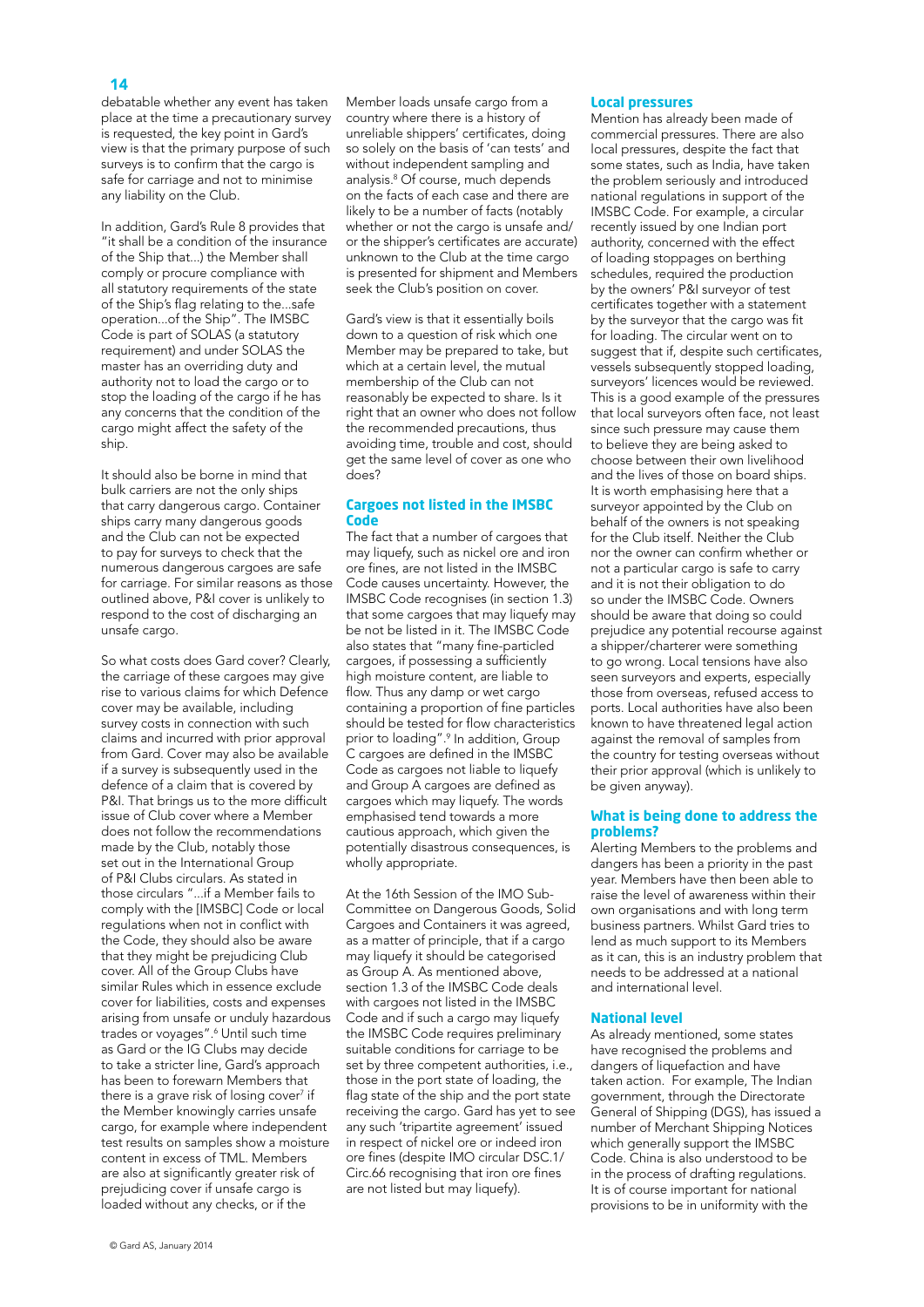#### **International level**

Industry bodies, including the International Group of P&I Clubs, have attended numerous meetings in the past year which recently culminated in joint industry papers being submitted to the 16th Session of the IMO Sub-Committee on Dangerous Goods, Solid Cargoes and Containers. That session included a meeting of a Working Group on Amendments to the IMSBC Code, including the evaluation of properties of solid bulk cargoes. The meeting was attended by state and industry representatives and on 22nd September 2011 it reported on measures to improve safe transport of cargoes that may liquefy. These measures are considered in more detail in the article "Future IMSBC Code amendments regarding cargoes that may liquefy", which appears elsewhere in this issue of Gard News.

#### **What can owners do in practice?**

One might say that the IMSBC Code already provides a sufficiently sound basis on which to safely transport solid bulk cargoes that may liquefy. The agreed amendments to the IMSBC Code, which seem unlikely to come into effect until 2013 at the earliest, should serve to strengthen the precautions to be taken, notably by shippers. Ultimately, however, much depends on shipper compliance and if there is insufficient confidence in the reliability of shippers' declarations and certificates, owners and their Clubs will be hesitant to relax their own precautions. So this is what owners can do, practically speaking:

#### **Know what to expect**

- Understand the problems and complications, such as those mentioned above.

- Chartering and operations departments and most importantly ships' crews should be aware of the dangers and precautions.

- If they are not satisfied the cargo is safe to carry, owners should be ultimately prepared to sail without cargo and to deal with the consequences (safer than the alternative).

#### **Pre-fixture/order**

- If the vessel is on time charter, check whether the cargo is permitted under the charterparty. Consider excluding it given the time/trouble/costs/risks involved.

- If owners are prepared to carry these cargoes (in accordance with the IMSBC Code) discuss the owners' expectations with the charterer well in advance.

- Try to incorporate into the contract the charterparty clause recommended by the International Group of P&I Clubs. - Do not accept any charterparty clauses that may compromise the IMSBC Code or prevent owners' appointment of certain surveyors/experts.

#### **At fixture/order**

- Demand proper declaration of the cargo and its Bulk Cargo Shipping Name.

- Consult the IMSBC Code. - Make swift contact with Gard for guidance on specific cargoes/countries so that sampling and independent testing can be arranged to try and minimise delay.

- Seek to clarify any improper declarations/certificates with charterers before the vessel arrives at the load port.

- Remember that the master will need support/help locally and that this can take time (sometimes days) to arrange.

#### **Before loading**

- Demand the proper IMSBC Code documentation, including the shipper's declaration and certificates of moisture content and TML/FMP.

- Check shipper's documents against the provisions of IMSBC Code.

- Do not accept for loading any cargo or parts of cargo until it has been properly tested and documented as safe to carry in accordance with the IMSBC Code. - Support the master's overriding authority under SOLAS not to load the cargo or to stop the loading of the cargo if he has any concerns that the condition of the cargo might affect the safety of the ship.

#### **Conclusion**

Inaccurate declarations and certificates from shippers appear to be at the heart of the problem with the transport of cargoes liable to liquefy, though it is recognised there are numerous complications. Whilst factors causing liquefaction may not be fully understood, the IMSBC Code adopts a cautious approach, which is wholly appropriate, given the potentially disastrous consequences. Until such

time as the risks of liquefaction in a given cargo can be identified with more certainty, the role of authorities in the ports of loading is vital to ensure that shippers comply with the IMSBC Code. If they do not, owners and their P&I Clubs will have no option but to continue to take their own precautions. Owners who choose to run risks, calculated or otherwise, may have to face the consequences on their own.

#### **Footnotes**

1 See for instance the article "Liquefaction of unprocessed mineral ores - Iron ore fines and nickel ore" in Gard News issue No. 197.

2 See Gard P&I Member circulars No. 16/10 (iron ore fines) and No. 23/10 (nickel ore).

3 See Gard Loss Prevention Circular No. 6/11.

4 See Gard Alert of September 2011. 5 DSC.1/Circ.66 (revised in 2011). 6 Gard's Rule 74 states: "The Association shall not cover liabilities, losses, costs or expenses arising out of or consequent upon the Ship carrying contraband, blockade running or being employed in or on an unlawful, unsafe or unduly hazardous trade or voyage". 7 In respect of for liabilities, costs and expenses arising out of carrying unsafe cargo or out of non-compliance with the IMSBC Code.

8 Unless an independent expert customarily advising the Club/IG can confirm that the shipper's documents are in accordance with the IMSBC Code and acceptable based on representative samples and proper analysis from a competent laboratory. 9 Section 2.1 of Appendix 3.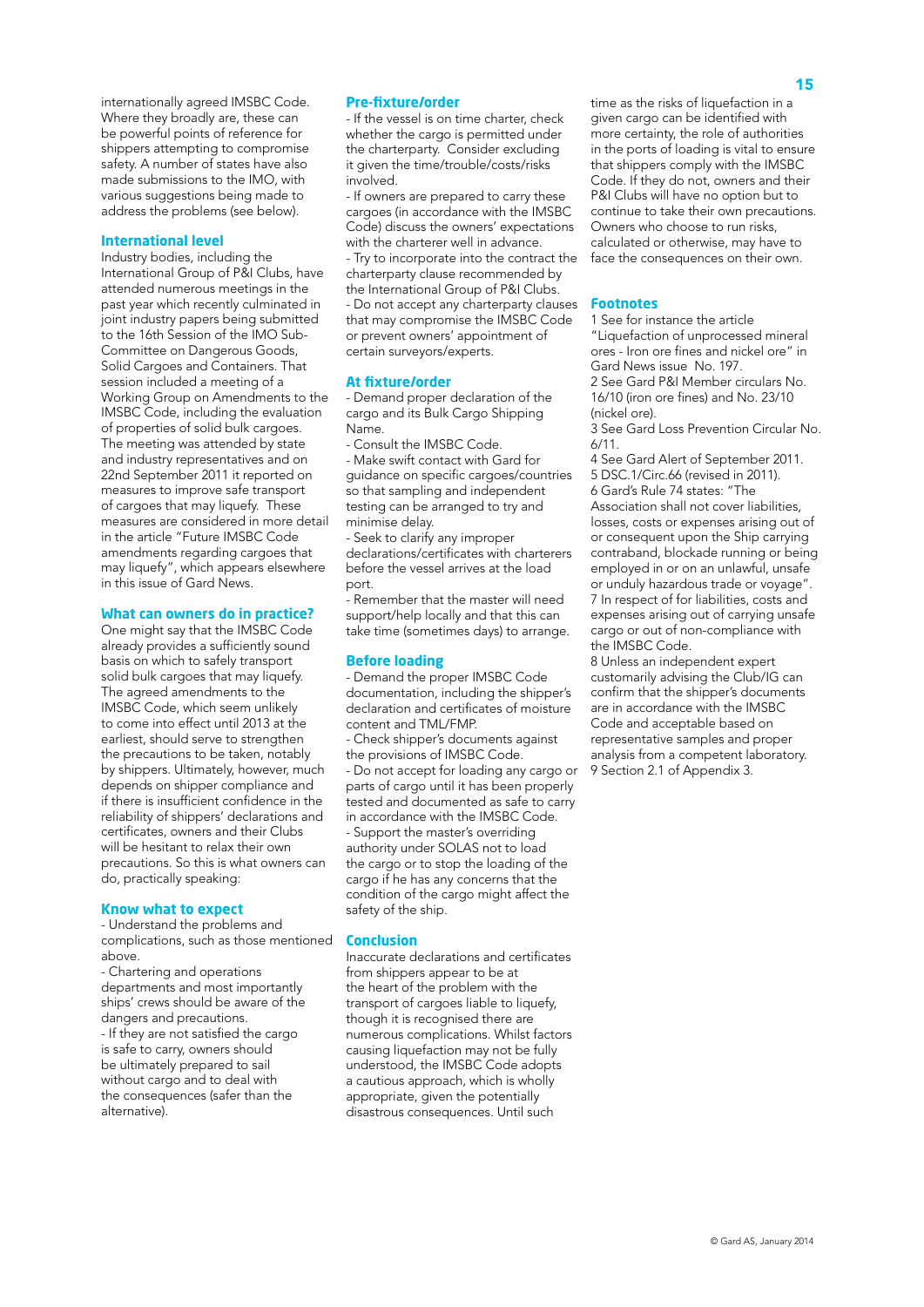### Cargo liquefaction problems – sinter feed from Brazil

Several Members have reported problems with sinter feed cargoes loaded in Brazil. The ports of Ponta da Madeira and Santana have featured most prominently thus far.

#### **Sinter feed and liquefaction**

Sinter feed is an iron concentrate containing fine particles and moisture and, being similar to iron ore fines, is at risk of liquefaction, resulting in cargo shift and loss of stability. Liquefaction is believed to have resulted in numerous casualties, causing the loss of many seafarers' lives. This year two International Group Member Circulars have been issued, alerting Members to the dangers of liquefaction and the precautions to be taken, specifically with reference to iron ore fines and nickel ore.

#### **Problems**

The Association is aware of at least one case where shippers have declared sinter feed as a Group C cargo (not liable to liquefy) under the IMSBC Code. This is in clear contravention of the Code since sinter feed is classed as a Group A cargo (under the group entry "Mineral concentrates") which may liquefy if shipped at a moisture content in excess of its Transportable Moisture Limit ("TML"), and defined in the Code as 90% of the Flow Moisture Point, ("FMP"). There are also reports of lack of local survey capacity, with surveyors reportedly acting for shippers as well as shipowners – a clear conflict of interest, a lack of reliable testing facilities able to test for the FMP in accordance with the methods set out in the Code. Shippers are also presenting cargo to load from stockpiles that have not been sampled/ analysed.

Problems are exacerbated by heavy rainfall increasing the moisture content of the cargo. As described in the above circulars, the 'can' test is not meant to replace or supersede laboratory testing which is the responsibility of the Shippers. Section 8 of the Code states that if the sample shows signs of liquefaction, i.e. flat surface with evidence of free moisture, arrangements should be made to have additional laboratory tests conducted on the material before it is accepted

for loading. Cargo should never be accepted on the basis of the 'can' test alone. The test may indicate if the cargo is unfit for shipment but cannot determine if a cargo is fit to be loaded – this can only be determined by laboratory testing. Given an apparent lack of reliable testing facilities in Brazil, expert advice has recently seen samples sent as far as the UK for testing, which can obviously result in serious delays. It is worth emphasising here the importance of avoiding the loading of cargo and parts of the cargo which have not been properly tested and documented as safe to carry in accordance with the Code as it can be difficult to discharge cargo once it is loaded, not to mention the practical difficulty of identifying "unsafe" parts of the cargo that may have to be discharged.

#### **Survey costs and P&I cover**

The primary purpose of surveys in respect of cargoes such as sinter feed, iron ore fines and nickel ore, is to confirm safe carriage. For that reason, the Club does not cover the survey costs and neither are they considered a measure to avert or minimise loss, since if Members act in accordance with the Code and satisfy themselves as to safe carriage there should no undue exposure under the P&I cover. The survey costs may, however, be covered in full or part if the survey is actively used in defence of a P&I claim.

The Club will assist Members faced with these problem cargoes as best we can. However, it is important to point out that, if a Member fails to comply with the Code they may be prejudice Club cover. Rule 74 of Gard's Rules excludes cover for liabilities, costs and expenses arising from an unsafe or unduly hazardous trade or voyage. The carriage of these cargoes may give rise to various claims for which Defence cover may be available, including survey costs in connection with such claims which have been incurred with the prior approval of the Club.

#### **Advice and precautions**

Members should carefully consider the potential costs/risks of carrying this cargo before entering into new fixtures

and, if the cargo is not excluded, to try and incorporate provisions that pass on responsibility to charterers. If a Member does fix to carry sinter feed they are advised to refer to the precautions set out in International Group Circular No. 16/2010.

**Loss Prevention Circular** 

**No. 06-11**

"Liquefaction of unprocessed mineral ores - Iron ore fines and nickel ores". 2 See Gard Member Circulars Nos. 16/2010 and 23/2010. Code as a spot check a Master can

**Footnotes** 1 Gard News 197 Feb/Apr 2010

3 Described in section 8 of the IMSBC conduct if he is suspicious of the condition of the cargo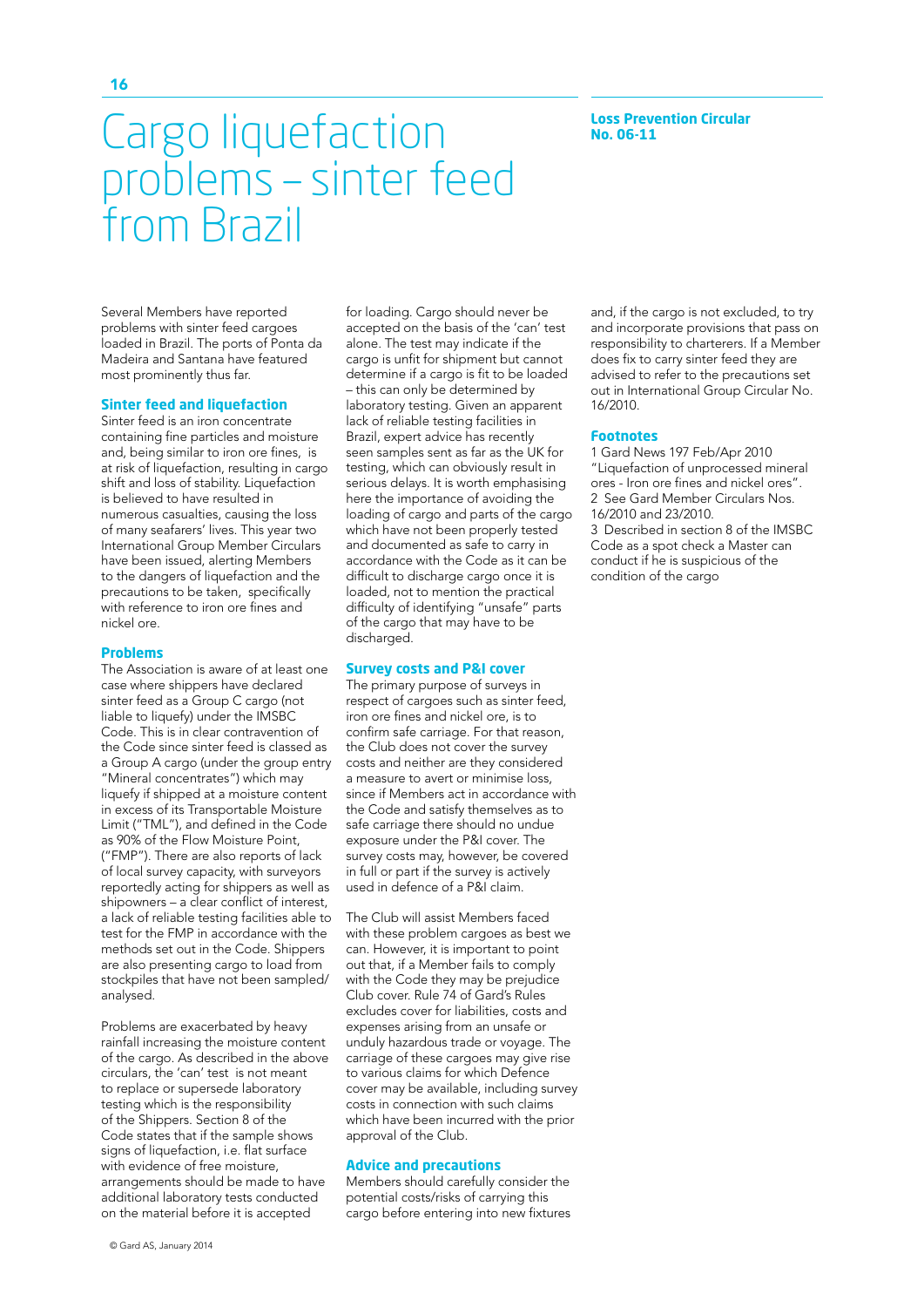#### **Loss Prevention Circular No. 08-10**

### Liquefaction of cargoes of iron ore

#### **Background**

Members may be aware of the problems that have arisen in recent times with respect to the liquefaction of cargoes of iron ore fines originating in India and loaded at Indian ports . However, similar problems have been experienced in the past with similar cargoes elsewhere in the world and, as such, these cargoes must always be treated as liable to liquefy regardless of their origin.

Liquefaction of mineral ores, resulting in cargo shift and loss of stability, has been a cause of some major marine casualties for many decades. However, a spate of incidents leading to several losses in recent times involving iron ore fines loaded in Indian ports has lead to considerable focus on the lack of compliance with the requirements for safe carriage of this cargo . There have also been incidents involving cargoes of nickel ore from Indonesia, the Philippines and New Caledonia.

The Southwest Monsoon generally prevails from June to September and mainly affects India's west coast. The Northeast Monsoon generally prevails from December to March and mainly affects India's east coast. The advent of the Southwest Monsoon gives us good reason to revisit this subject through this circular.

#### **Main causes of casualties**

The main cause of the casualties and near misses appears to be the poor compliance of some shippers with the testing and certification requirements that are required under SOLAS and the IMSBC Code 2009 and designed to ensure that cargoes are loaded only if the moisture content is sufficiently low to avoid liquefaction occurring during the voyage. Indian iron ore fines tend to be left in the open prior to shipment, and as a consequence, are entirely subject to weather conditions during this period. The problems related to wet cargo and its moisture content particularly worsen during the wet monsoon seasons.

In cargoes loaded with a moisture content in excess of the Flow Moisture Point (FMP), liquefaction may occur unpredictably at any time during the voyage. Some cargoes have liquefied and caused catastrophic cargo shift almost immediately on departure from the load port, some only after several weeks of apparently uneventful sailing. While the

risk of liquefaction is greater during heavy weather, in high seas, and while under full power, there are no safe sailing conditions for a cargo with unsafe moisture content. Liquefaction can occur unpredictably even in relatively calm conditions on a vessel at anchorage or proceeding at low speed.

Given this unpredictability, it is of utmost importance that the length of voyage and prevalent and forecasted weather conditions do not serve to encourage the carriage on ships of cargoes prone to liquefaction with a Transportable Moisture Limit in excess of that which is accepted as safe for carriage. It is for these reasons that SOLAS and the IMSBC Code incorporate provisions intended to ensure that only cargoes with sufficiently low inherent moisture content to avoid liquefaction are loaded. Strict adherence to these provisions is the only safe way of carrying these types of cargoes.

#### **Preventive measures**

Based on previous experiences with respect to cargoes of iron ore fines loaded from India, Members are advised to exercise extreme caution when loading such cargo on their vessels. It is important that cargoes of iron ore fines unsuitable for shipment are identified and rejected before coming onboard the vessel and proper measures are taken to ensure that the cargo loaded on board complies with SOLAS and meets the requirements of the IMSBC Code. Additional sampling will be required if the cargo is subject to sources of moisture during loading.

Although the IMSBC Code places the burden of certification on the shipper, in many cases the information contained in the certificates may be incorrect. This may be due to failure to correctly analyse the samples, or use of facilities not geared to properly test the samples, or the test samples not being properly representative of the cargo to be loaded. It is thus extremely important that the ship owner and master ascertain that the cargo is suitable for sea transport.

Although exposure to moisture is heightened during the monsoon seasons, ship owners should ensure that the same level of caution is exercised with respect to the loading of iron ore fines irrespective of the time of the year. The Association strongly recommends Members to contact the local correspondent or the Association in good time to assist them in engaging the services of a competent and experienced surveyor to act on the Member's behalf to assist the master both before and during loading operations in order to ensure that the cargo is loaded in compliance with SOLAS and that the IMSBC Code is adhered to.

#### **Freight disputes**

Although not directly connected with the safe transport of iron ore fines from India, this seems like an opportune time to highlight this issue.

We understand that some Chinese ports do not allow the discharge of low grade iron ore without an import permit. This can cause considerable delay of vessels and disputes concerning, e.g. freight, demurrage or deadfreight may arise in relation to iron ore from India.

We understand that "China Chamber of Commerce of Metals Minerals and Chemicals Importers and Exporters" and "China Iron & Steel Association" notified their members in April of this year to stop importing iron ore with an Iron (Fe) content below 60%. This has made it difficult to obtain import permits from the government through these two Associations.

It is therefore recommended that before transporting Indian iron ore or iron ore with less than 60% Fe content from other countries into China, shipowners should check with the Charters/ Shippers/Cargo Receivers if the Chinese buyers have obtained the import permit so as to avoid unnecessary disputes over freight, demurrage and detention of vessels. Similar caution should also be exercised with respect to spot cargoes of low grade iron ore into China.

 See Gard Loss Prevention Circular No. 10-07: Loading of iron ore fines in India. Liquefaction of cargoes of Iron ore has also been addressed in Gard News 197 (Feb/April 2010) "Liquefaction of unprocessed mineral ores – Iron ore fines and nickel ore", by Dr. Martin Jonas, Brookes Bell, Liverpool. The article describes the SOLAS/IMSBC Code Regulations, Certification of TML / moisture content and principles of liquefaction.

 We are grateful to "Hai Tong and Partners" of Beijing, China for providing the information with respect to the Freight disputes.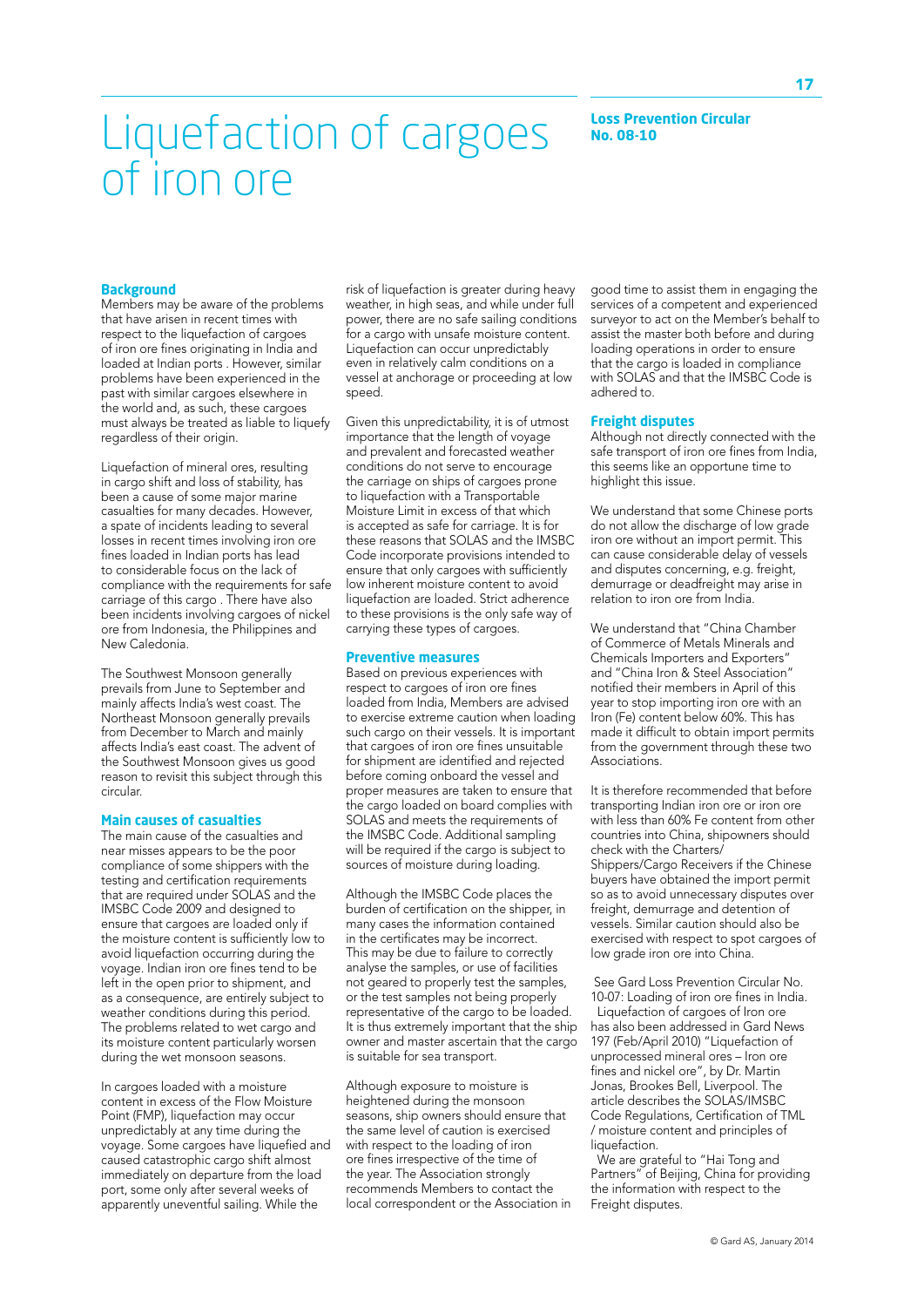### India - Safe Shipment of Iron Ore Fines from Indian Ports

#### **Introduction**

As Members may be aware in 2009 two ships, the 'Asian Forest' and the 'Black Rose', capsized and sank following liquefaction of iron ore fines cargoes which they had loaded in the Indian ports of Mangalore and Paradip. There have been other incidents of liquefaction, particularly when loaded during or after the Indian monsoon season, resulting in ships becoming unstable and being forced to seek refuge. In other cases cargoes loaded have been found to have moisture content in excess of the Transportable Moisture Limit (TML) prior to the vessel's departure and the ships in question have been prevented from sailing by the local port authorities until the situation has been rectified leading to substantial delays.

The Indian Government through the Ministry of Shipping, Directorate General of Shipping (DGS) conducted enquiries into the sinking of the ships and established a Committee to look into the safe loading and carriage of iron ore lumps and fines from Indian ports. The DGS has issued a number of Merchant Shipping Notices, the latest of which is M Notice No. 9 of 2010, dated 27th August 2010. The Group is in dialogue with the DGS on a number of issues arising from the M Notices and how they relate to the International Maritime Solid Bulk Cargoes Code (the Code). M Notice No. 9 is being made law in India as part of the new Carriage of Goods Regulations.

The Indian Government also submitted a report to the 87th session of the IMO Maritime Safety Committee (MSC) in May 2010 reporting on the findings of its investigation into the two casualties and the actions that the Indian authorities had taken following the casualties together with various recommendations relating to the carriage of iron ore fines. The report was considered by the 15th session of the Sub-Committee on Dangerous Goods, Solid Cargoes and Containers (DSC) in September 2010. The DSC issued a Circular DSC.1/Circ 63 which sets out a number of conclusions and recommendations relating to the carriage of iron ore fines.

In view of the incidents referred to it is most important that Members ensure that all local and international requirements including those under the Code, relating to the loading, stowing, carriage and discharge of iron ore lumps and fines cargoes loaded at Indian ports are fully complied with.

#### **International Maritime Solid Bulk Cargoes Code (IMSBC Code)**

The Code is issued under SOLAS 1974 and its Protocols, which have been incorporated into the Indian Merchant Shipping Act 1958 (as amended). The Code sets out the internationally agreed provisions for the safe stowage and shipment of solid bulk cargoes, including cargoes that may liquefy, such as iron ore fines. Those cargoes not specifically listed are covered by Section 1.3 of the Code. It is currently advisory but becomes mandatory internationally on 1 January 2011. However in India it is already mandatory by virtue of M Notice No 9.

Regulation VI/2, SOLAS 1974 requires the shipper to provide the master or his representative with all relevant information relating to the cargo sufficiently in advance of loading to enable precautions which may be necessary for the proper stowage and safe carriage of the cargo to be put into effect.

Section 4 of the IMSBC Code sets out the obligations and responsibilities imposed on the shipper for providing information about the cargo.

Most importantly for cargoes that may liquefy (Group A cargoes), certificates should be provided evidencing the moisture content of the cargo at the time of shipment and the transportable moisture limit (TML). The TML is defined in the Code as 90% of the Flow Moisture Point (FMP). The FMP can only be determined by laboratory analysis of cargo samples. Any cargo with moisture content in excess of the TML should not be accepted for loading (unless on specially constructed or fitted ships). Iron Ore fines does not have its own schedule in the Code but should be regarded as being a Group A cargo.

#### (A) Master's Obligations

The master or his representative should monitor the loading operation from start to finish. Loading should

not be commenced until the master or the ship's representative is in possession of all requisite cargo information in writing as described above. The master has an overriding authority under SOLAS not to load the cargo or to stop the loading of the cargo if he has any concerns that the condition of the cargo might affect the safety of the ship.

(B) Shipper's Obligations

(1) Cargo Information The shipper must provide the master or his representative in writing with all information and documentation required under the Code in sufficient time before loading to ensure that the cargo can be safely loaded onto, carried and discharged from the ship (section 4.2.1).

- (2) Documentation
	- The documentation must include: (a) a certificate/declaration
		- certifying the moisture content of the cargo loaded in each of the ship's holds together with a statement that to the best of the shipper's knowledge the moisture content is the average moisture content of the cargo.
	- (b) a certificate certifying the TML of the cargo together with the FMP test result prepared by a competent laboratory.

The Code requires that the interval between testing for the Flow Moisture Point (FMP) and loading be no more than six months for regular materials unless the production process is changed in any way and the interval between testing for the moisture content and loading shall never be more than seven days. However with irregular materials such as iron ore fines every shipment should be checked. Masters should be wary of moisture content certificates provided by the shipper's laboratory and moisture content percentages that are very close to the TML. If there is significant rain between the time of testing and the time of loading the shipper must conduct test checks (section 4.5.2) to ensure that the moisture content of the cargo is still less than its TML.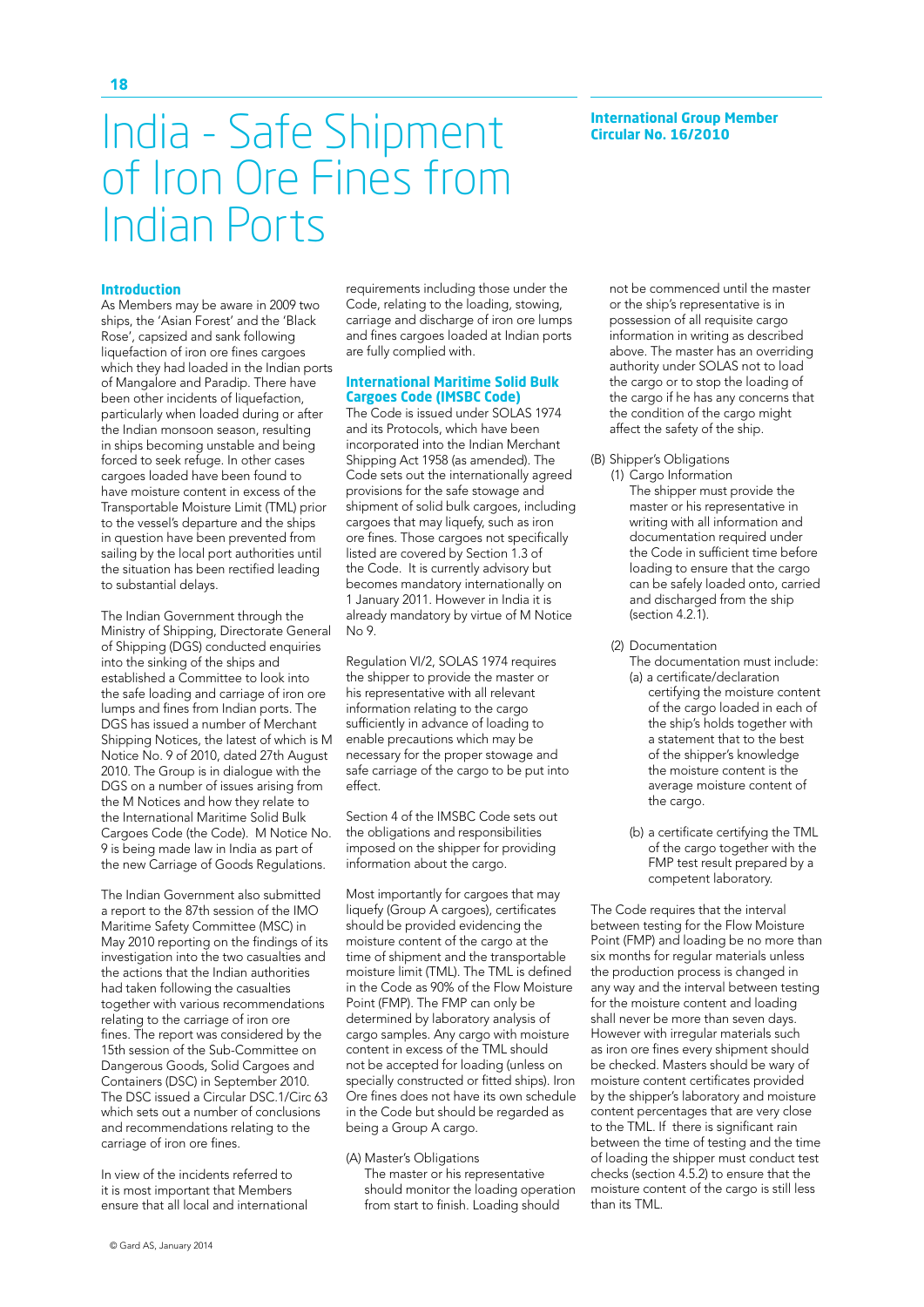#### (3) Laboratories

The shipper must identify the laboratory used to conduct the tests on the cargo samples. It is recommended that masters check with the local correspondents/appointed surveyors to ensure that the laboratory is reputable and competent. The number of such laboratories in India is currently very limited.

#### (4) Stockpiles

The shipper must identify the stock piles from which the cargo is to be loaded and confirm in writing that the samples tested and in respect of which certificates have been issued/declarations made originated from those stock piles.

#### (5) Barges

Where barges are used to transport cargo to the ship they must be capable of being individually identified by the master/ship/ appointed surveyor.

Problems encountered with the shipment of iron ore fines from India

It is understood that Members have encountered a number of problems with shipments of iron ore fines from India, including:-

- • Cargoes being mis-described to avoid application of the Code
- Iron ore fines not being declared as Group A cargo
- Certificates and declarations not being provided
- Inaccurate moisture content and TML certificates, resulting in unsafe cargo being presented for shipment
- Commercial pressure on masters not to delay shipment and to carry cargoes without the provision of accurate certificates
- • Restrictive clauses in charterparties
- Cargo not being stock piled but
- delivered straight from the mine • Only one certificate being provided
- when there is more than one distinct source of cargo
- Moisture content certification being over seven days old

#### **Recommended precautions**

1. Loading should not be commenced until the master is in possession of all requisite cargo information and documentation/certificates that a shipper is obliged to provide under the Code or local regulations and is satisfied that the cargo is safe to load and carry.

2. Following consultation with the Association, appoint a surveyor on behalf of the ship in advance of loading to assist the master. It may in any event be a local requirement to do so. However, it should be made clear to the port and competent authorities, shippers and charterers that the appointment of a

surveyor by the ship is not intended to and does not relieve the shipper of his obligations under the Code or local regulations.

The terms of the surveyor's appointment should include the following:

(a) To assist the master with compliance with his obligations under the Code and local regulations.

(b) To contact and liaise with shippers to identify the stockpiles from which the cargoes are to be shipped on the subject vessel and to ensure that representative samples are correctly taken in accordance with sections 4.4 and 4.6 of

the Code.

(c) To take owners' own representative samples for testing in an independent competent laboratory.

(d) To liaise with an independent expert to ensure that the laboratory conducts its tests in accordance with Appendix 2 of the Code.

(e) To compare the shipper's certificates with owners' own test results for TML and moisture content. Masters should be wary of moisture content certificates provided by the shipper's laboratory and moisture content percentages that are very close to the TML. If there is significant rain between the time of testing and the time of loading the shipper must conduct test checks. (f) To monitor the loading operation from start to finish, paying particular attention to the weather conditions and the presence of any moist cargo, particularly in barges.

(g) To stop loading if further moisture and/or can tests are conducted, as necessary, on any parts of the cargo presented for shipment (sections 4.5.2 and 8.4 of the Code).

(h) To monitor the stockpiles and/ or barges to ensure that the cargo presented for shipment is from the designated and tested stockpiles and/or barges. This will involve keeping a careful tally and identification of barges offered for loading.

(i) To ensure loading is suspended during periods of rain.

(j) To carefully examine cargo offered for loading from uncovered barges and if in any doubt of the moisture content conduct 'can' tests particularly when rain has been experienced. The 'can' test is described in section 8 of the IMSBC Code as a spot check a Master can conduct if he is suspicious of the condition of the cargo, and is not meant to replace or supersede laboratory testing which is the responsibility of the Shippers. Section 8 states that if the sample shows signs of liquefaction - i.e. flat surface with evidence of free moisture, arrangements should be made to have additional laboratory tests conducted on the material before it is accepted for loading. Nevertheless

cargo should never be accepted on the basis of the 'can' test alone. The test may indicate if cargo is unfit for shipment but cannot determine if a cargo is fit to be loaded – this can only be determined by laboratory testing.

3. If the master or his appointed surveyor is presented with any document seeking their confirmation that the cargo is safe to carry they should refuse to sign it. The obligation under the Code is on the shipper to declare that the cargo is safe to carry and signing such a document could prejudice a Member's rights of recourse against a shipper in the event of a subsequent casualty.

4. Report any commercial pressure to the Association so that this may be taken up by the Group with the DGS.

5. Members should consider how they might protect themselves contractually before agreeing to carry iron ore fines cargoes, e.g. including an appropriate clause in any charterparty. Equally Members should not be pressurised into entering into charterparties which restrict their right to fully apply the provisions of the Code, appoint independent surveyors of their choice or take and test cargo samples.

6. Members should refer to the Club any contractual and/or safe carriage concerns it may have relating to the iron ore lumps and fines loaded in India

Consequences of a Member's failure to comply with the Code

The risks of loss of life, damage to the environment and loss of property are only too apparent, but if a Member fails to comply with the Code and/or local regulations they should also be aware that they might be prejudicing Club cover. All of the Group Clubs have similar Rules which in essence exclude cover for liabilities, costs and expenses arising from unsafe or unduly hazardous trades or voyages.

All Clubs in the International Group of P& I Clubs have issued a similar Circular.

Any questions with regard to the above may be addressed to Nick Platt or Mark Russell in Gard (UK) Limited (Tel: +44 (0) 20 7444 7200).

Yours faithfully, GARD AS

lem Gurn

Claes Isacson Chief Executive Officer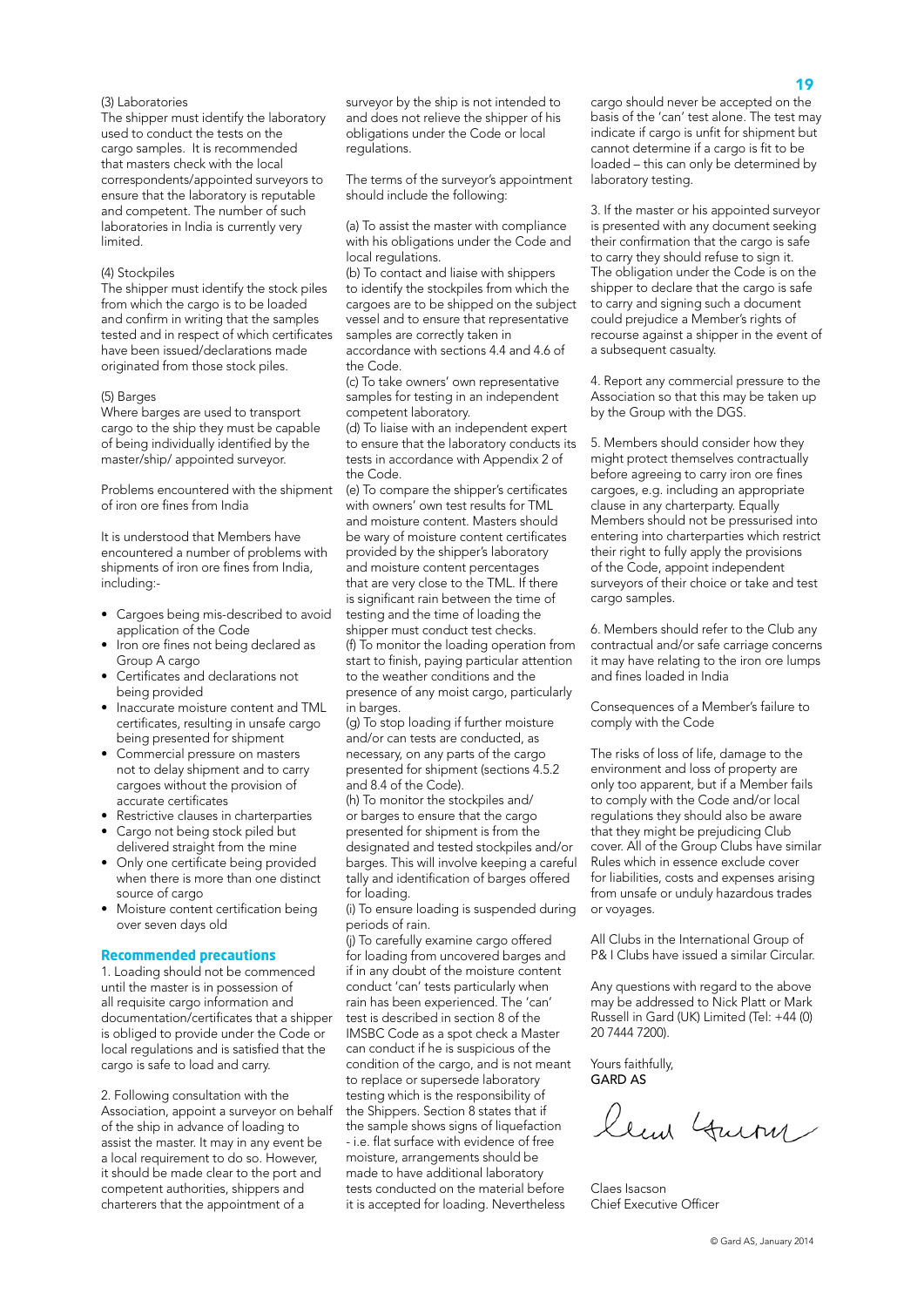#### **International Group Member Circular No. 23/2010**

### Indonesia and the Philippines – Safe Carriage of Nickel Ore Cargoes

#### **Introduction**

As members may be aware in October and November 2010 three vessels the 'Jian Fu Star', 'Nasco Diamond' and 'Hong Wei' sank during the carriage of nickel ore from Indonesia to China with the loss of forty four seafarers. The cause of the sinkings has not yet been definitively determined but nickel ore, like iron ore fines and many concentrates, is a cargo which may liquefy, if the moisture content of the cargo exceeds the Transportable Moisture Limit (TML) when loaded. Liquefaction of such a cargo can result in loss of stability which in turn can lead to a vessel capsizing. It is therefore very possible that all three vessels were lost as a result of cargo liquefaction.

There have been a number of other recent reports of cargoes of nickel ore loaded in both Indonesia and the Philippines liquefying and causing loss of stability to the carrying vessel but fortunately not resulting in the loss of the vessel. In one such case the carrying vessel grounded causing extensive hull damage. Currently nickel ore is only loaded in four locations in the Philippines, Santa Cruz (Luzon), Surigao and Tubay (Mindanao) and Rio Tuba (Palawan Island).

Liquefaction of some ore cargoes can be caused by the normal incidents of a sea voyage, for example the motion of the ship in the seaway or vibrations caused by the running of the main engine or other on-board machinery.

The International Group informally raised its concerns about the loading and carriage of nickel ore from Indonesia and the Philippines, with the Indonesian and Philippine delegations that attended the 88th session of the IMO Maritime Safety Committee (MSC) which was held between 24 November and 3 December 2010. Intercargo made an intervention at that session expressing its concerns with respect to the hazards and risks associated with the carriage of cargoes that can liquefy such as nickel ore. In addition Intercargo pointed out that some charterers and masters had been put under extreme pressure to accept shippers' declarations and testing

reports without having been permitted the opportunity of independently verifying such declarations and reports. The Marshall Islands supported Intercargo's intervention and the Indian delegation outlined the actions that the Indian authorities were taking to improve the safe carriage of iron ore fines cargoes loaded in India.

Specific Concerns Associated with the Loading and Carriage of Nickel Ore

The loading and carriage of nickel ore cargoes from both Indonesia and the Philippines has given rise to the specific concerns set out below.

(a) Most mines are situated in remote locations and loading/port facilities are therefore non-existent or very limited and loading equipment and methods rudimentary. Cargo is stockpiled, uncovered, on the beach and accordingly totally exposed to the prevailing weather conditions.

(b) The traditional practice has been to ship nickel ore cargoes in the dry season, between February and May/ June when rainfall in past years was negligible. However in recent years anecdotal evidence suggests that the distinct demarcation between the wet and dry seasons has been substantially eroded and heavy rainfall is now experienced during the dry season. The stock-piles do not therefore benefit to the same extent from solar-drying as in the past.

(c) The mines are not easily accessible due to their remoteness and it is therefore difficult for independent surveyors/experts acting for the vessel to attend the mines and take samples of the cargo to be loaded.

(d) There are few, if any, independent laboratories in Indonesia and the Philippines. The mines generally have their own laboratories but it is often not possible to determine whether the correct testing equipment is available and in a satisfactory condition or whether they are following the procedures laid down under the International Maritime Solid Bulk Cargoes Code (the Code) when testing

cargo samples. Such audits as it has been possible to carry out of mines equipment and testing and sampling procedures suggest not. Accordingly the reliability of the information and documentation which the shipper is required to provide under the Code which became mandatory internationally on 1/1/11, most notably the Transportable Moisture Limit (TML) certificate and the Flow Moisture Point (FMP), is questionable.

(e) The composition and physical properties of nickel ore vary considerably from location to location. Since the cargo is not homogenous it is difficult to accurately determine the TML and moisture content of the cargo as a whole. Frequently shippers will only provide one TML certificate for a cargo that has been drawn from a number of different sources and is not homogenous, which is contrary to the Code.

(f) Nickel laterite has high clay content. Because of this, testing the FMP of a sample using the usual flow table method can be subjective and the results questionable. If the flow table method of testing is not suitable, section 1.1.1 of the Code provides that the procedures to be adopted should be those approved by the relevant authority of the Port State.

(g) Vessels are invariably loaded whilst at anchor from barges or landing craft which have themselves been loaded from stockpiles situated on the beach. The stock-piled cargo may well have been subject to rainfall after samples have been taken and tested, during transportation from the mine to the beach and while stockpiled on the beach. The Code requires that the interval between testing for the moisture content and loading shall never be more than seven days but in many instances this period is not observed.

(h) There have been a number of reports of surveyors appointed on behalf of vessel interests to take cargo samples and conduct independent testing, being subject to extreme pressure by shippers to accept the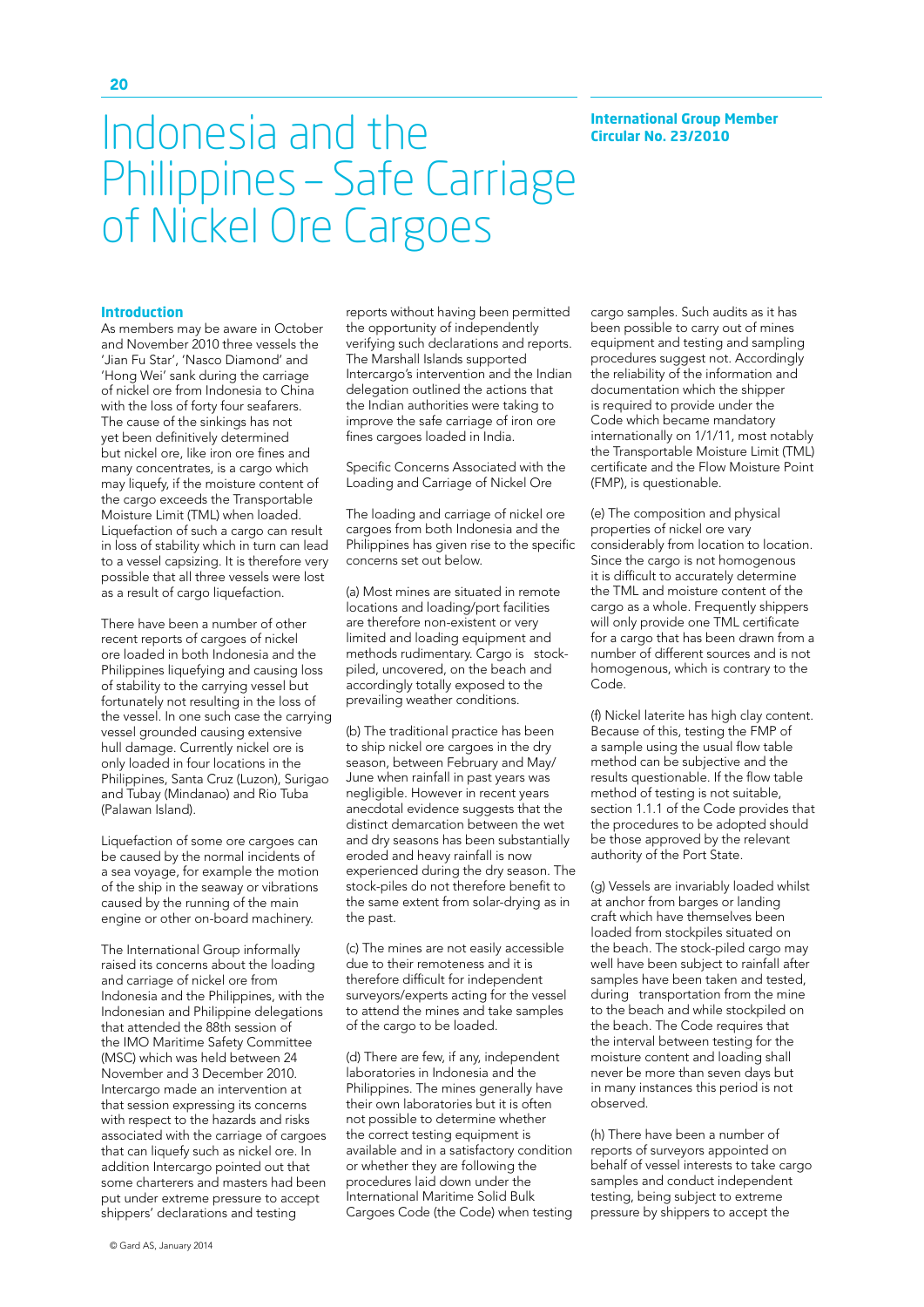results of the tests carried out by the mines. In certain instances the 'pressure' has been nothing short of physical intimidation.

#### **International Maritime Solid Bulk Cargoes Code (IMSBC Code)**

The Code is issued under SOLAS 1974 and its Protocols. The Code sets out the internationally agreed provisions for the safe stowage and shipment of solid bulk cargoes, including cargoes that may liquefy, such as nickel ore. Those cargoes not specifically listed are covered by Section 1.3 of the Code. It became mandatory internationally on 1 January 2011.

Regulation VI/2, SOLAS 1974 requires the shipper to provide the master or his representative with all relevant information relating to the cargo sufficiently in advance of loading to enable precautions which may be necessary for the proper stowage and safe carriage of the cargo to be put into effect.

Section 4 of the IMSBC Code sets out the obligations and responsibilities imposed on the shipper for providing information about the cargo.

Most importantly for cargoes that may liquefy (Group A cargoes), certificates should be provided evidencing the moisture content of the cargo at the time of shipment and the transportable moisture limit (TML). The TML is defined in the Code as 90% of the Flow Moisture Point (FMP). The FMP can only be determined by laboratory analysis of cargo samples. Any cargo with a moisture content in excess of the TML should not be accepted for loading (unless on specially constructed or fitted ships). Nickel Ore does not have its own schedule in the Code but should be regarded as being a Group A cargo.

#### (A) Master's Obligations

The master or his representative should monitor the loading operation from start to finish. Loading should not be commenced until the master or the ship's representative is in possession of all requisite cargo information in writing as described above.

The master has an overriding authority under SOLAS not to load the cargo or to stop the loading of the cargo if he has any concerns that the condition of the cargo might affect the safety of the ship.

(B) Shipper's Obligations

#### (1) Cargo Information

The shipper must provide the master or his representative in writing with all information and documentation required under the Code in sufficient

time before loading, to ensure that the cargo can be safely loaded onto, carried and discharged from the ship (section 4.2.1).

(2) Documentation

The documentation must include:

(a) A certificate/declaration certifying the moisture content of the cargo to be loaded together with a statement that to the best of the shipper's knowledge the moisture content is the average moisture content of the cargo. Where a cargo is to be loaded into more than one cargo space, the certificate or declaration of moisture content shall certify each type of material loaded into each space, unless, following proper sampling and testing it is apparent that the different types are uniform throughout the whole consignment.

(b) A certificate certifying the TML of the cargo together with the FMP test result prepared by a competent laboratory. The Code requires that the interval between testing for the Flow Moisture Point (FMP) and loading be no more than 6 months for regular materials unless the production process is changed in any way and the interval between testing for the moisture content and loading shall never be more than 7 days. However with irregular materials such as nickel ore every shipment should be checked. Masters should be wary of moisture content certificates provided by the shipper's laboratory and moisture content percentages that are very close to the TML. If there is significant rain between the time of testing and the time of loading the shipper must conduct test checks (section 4.5.2) to ensure that the moisture content of the cargo is still less than its TML.

#### (3) Laboratories

The shipper must identify the laboratory used to conduct the tests on the cargo samples. However as stated above little reliance can be placed on the results of testing conducted by mine laboratories and samples should be the subject of independent testing by surveyors and experts appointed on behalf of the vessel.

#### (4) Stockpiles

The shipper must identify the stock piles from which the cargo is to be loaded and confirm in writing that the samples tested and in respect of which certificates have been issued/ declarations made originated from those stock piles.

#### (5) Barges

Where barges are used to transport cargo to the ship they must be capable of being individually identified by the

master/ship/appointed surveyor.

#### **Recommended precautions**

1. Loading should not be commenced until the master is in possession of all requisite cargo information and documentation/certificates that a shipper is obliged to provide under the Code or local regulations (where not in conflict with the Code) and is satisfied that the cargo is safe to load and carry.

2. Considering the recent casualties mentioned above, members are encouraged to consider reviewing with the Managers steps that might be considered to reduce the risk presented by this cargo before loading and in any case, if the master is in any doubt as regards the suitability of the cargo for loading, very serious consideration should be given to the appointment of a surveyor on behalf of the ship in advance of loading to assist the master. However, it should be made clear to the competent authority (which, in the Philippines, is likely to be the Bureau of Mines), shippers and charterers that the appointment of a surveyor by the ship is not intended to and does not relieve the shipper of his obligations under the Code or local regulations (when not in conflict with the Code).

The terms of the surveyor's appointment should include the following:

(a) To assist the master with compliance with his obligations under the Code and local regulations (when not in conflict with the Code).

(b) To contact and liaise with shippers to identify the stockpiles from which the cargoes are to be shipped on the subject vessel and to ensure that representative samples are correctly taken in accordance with sections 4.4 and 4.6 of the Code.

(c) To take owners' own representative samples for testing in an independent competent laboratory which are likely to be located outside the country.

(d) To liaise with an independent expert to ensure that the laboratory conducts its tests in accordance with Appendix 2 of the Code.

(e) To compare the shipper's certificates with owners' own test results for TML and moisture content. Masters should be wary of moisture content certificates provided by the mines laboratories and moisture content percentages that are very close to the TML. If there is significant rain between the time of testing and the time of loading the shipper must conduct test checks.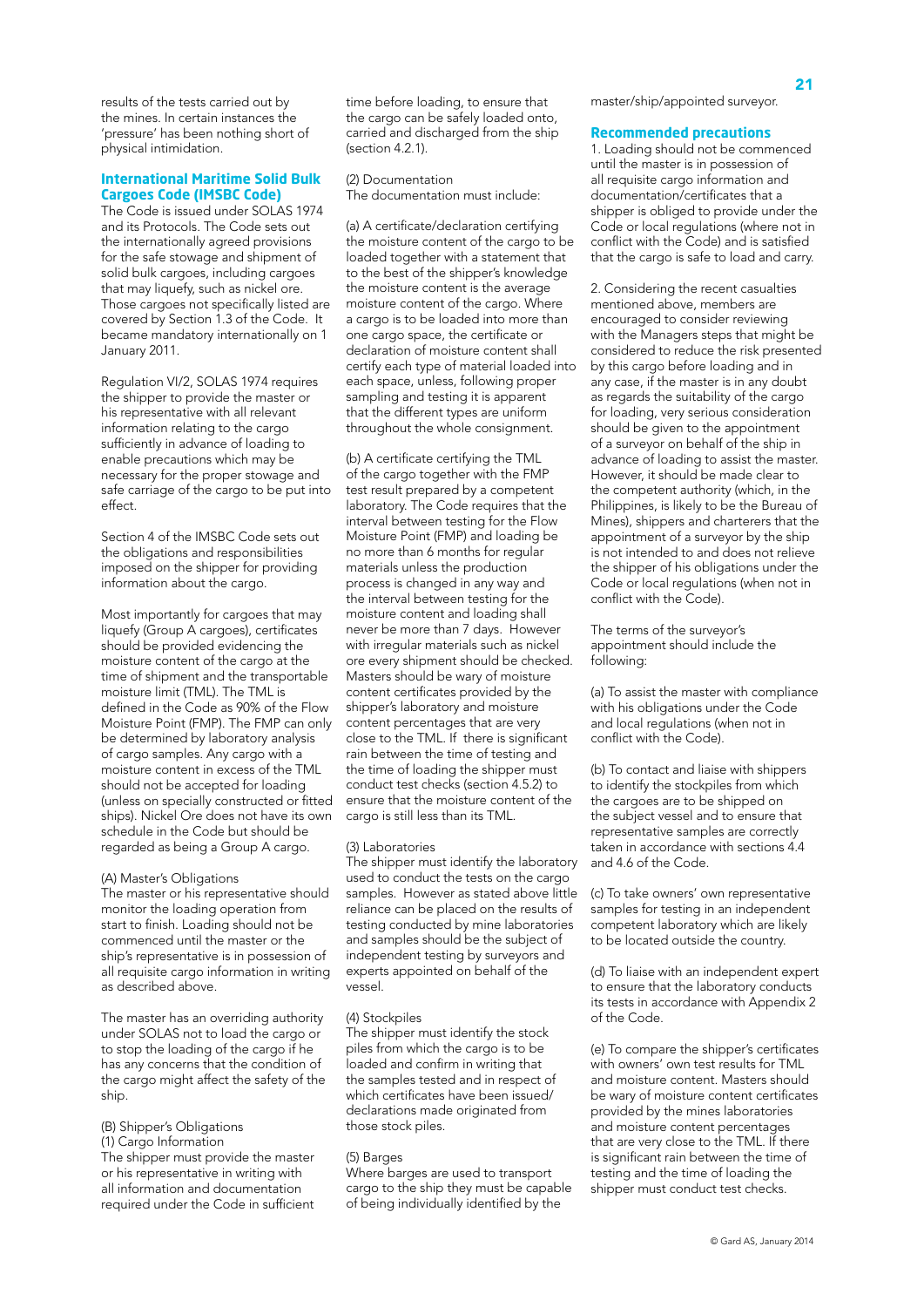(f) To monitor the loading operation from start to finish, paying particular attention to the weather conditions and the presence of any moist cargo in the barges/ landing craft.

(g) To stop loading if further moisture and/or can tests are conducted, as necessary, on any parts of the cargo presented for shipment (sections 4.5.2 and 8.4 of the Code).

(h) To monitor the stockpiles and/ or barges to ensure that the cargo presented for shipment is from the designated and tested stockpiles and/ or barges. This will involve keeping a careful tally and identification of barges/landing craft offered for loading.

(i) To ensure loading is suspended during periods of rain.

(j) To carefully examine cargo offered for loading from barges/landing craft and if in any doubt of the moisture content, conduct 'can' tests particularly when rain has been experienced. The 'can' test is described in section 8 of the IMSBC Code as a spot check a Master can conduct if he is suspicious of the condition of the cargo, and is not meant to replace or supersede laboratory testing which is the responsibility of the Shippers. Section 8 states that if the sample shows signs of liquefaction - i.e. flat surface with evidence of free moisture, arrangements should be made to have additional laboratory tests conducted on the material before it is accepted for loading. Nevertheless

cargo should never be accepted on the basis of the 'can' test alone as it is difficult to accurately interpret the behaviour of the sample in the can and accordingly its moisture content. The test may indicate if cargo is unfit for shipment but cannot determine if a cargo is fit to be loaded – this can only be determined by laboratory testing.

3. If the master or his appointed surveyor is presented with any document seeking their confirmation that the cargo is safe to carry they should refuse to sign it. The obligation under the Code is on the shipper to declare that the cargo is safe to carry and signing such a document could prejudice a Member's rights of recourse against a shipper in the event of a subsequent casualty.

4. Report any instance of commercial pressure exerted on or intimidation of the master, surveyor or experts to the Association so that this may be taken up by the Group with the Indonesian/ Philippine authorities.

5. Members should consider how they might protect themselves contractually before agreeing to carry nickel ore cargoes e.g. including an appropriate clause in any charterparty. Equally Members should not be pressurised into entering into charterparties which restrict their right to fully apply the provisions of the Code, appoint independent surveyors of their choice or take and test cargo samples.

6. Members should refer to the Club any contractual and/or safe carriage concerns it may have relating to nickel ore cargoes loaded in Indonesia or the Philippines

Consequences of a Member's failure to comply with the Code

The risks of loss of life, damage to the environment and loss of property are only too apparent, but if a Member fails to comply with the Code or local regulations when not in conflict with the Code, they should also be aware that they might be prejudicing Club cover. All of the Group Clubs have similar Rules which in essence exclude cover for liabilities, costs and expenses arising from unsafe or unduly hazardous trades or voyages.

All Clubs in the International Group have issued a similar Circular.

Any questions with regard to the above may be addressed to Nick Platt or Mark Russell in Gard (UK) Limited (Tel: +44 (0) 20 7444 7200 or Geir Kjebekk in Gard AS, Arendal (Tel: +47 37 01 91 00).

Yours faithfully, GARD AS

leur Guerre

Claes Isacson Chief Executive Officer

#### 22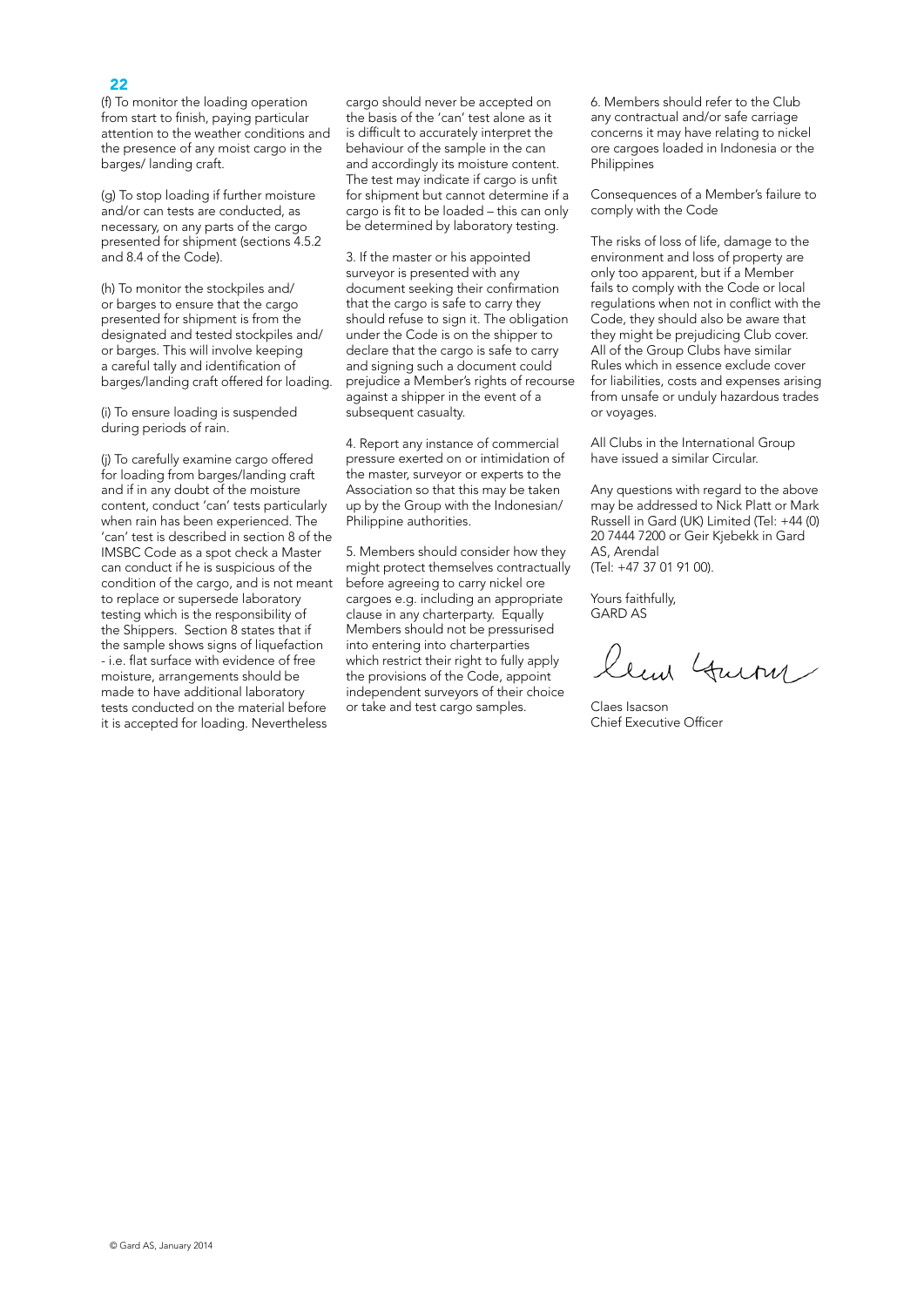### Dangers of carrying Nickel Ore from Indonesia and the Philippines – Mandatory Notification Requirements

#### **Background**

This circular should be read in conjunction with the previous circular 23/2010: Indonesia and the Philippines – Safe Carriage of Nickel Ore Cargoes dated January 2011 relating to the safe carriage of nickel ore cargoes and nothing in this circular supersedes the previous advice. The liquefaction of such cargoes has resulted in the sinking of a number of ships with a loss of many lives in the last 18 months. Nickel ore is a cargo which may liquefy if the moisture content of the material exceeds its Transportable Moisture Limit (TML). Cargo liquefaction may lead to a loss of stability, to the extent that the ship may capsize.

Due to the numerous dangers and difficulties associated with this particular cargo, the International Group is actively involved with other industry bodies in discussions currently taking place within the International Maritime Organisation (IMO) to determine if and how the International Maritime Solid Bulk Cargoes (IMSBC) Code can be amended to improve the safe carriage of nickel ore cargoes. Representatives from the International Group also recently met with the Indonesian Administration in Jakarta, as part of an industry delegation, to discuss industry concerns with regard to the safe carriage of such cargoes from Indonesia. The issues discussed included the duty of a competent authority to oversee compliance by shippers of their obligations under the Code in respect of reliable testing and accurate certification of the cargo to be shipped. In the absence of an early resolution to these discussions and the on-going risks to safety, Members considering the carriage of nickel ore from ports in Indonesia and the Philippines should note the recommendations contained in this circular.

#### **Mandatory Notification Requirement**

Whilst it remains the Members' responsibility to ensure full compliance with the IMSBC Code and to take any measures necessary to ensure the safe

carriage of nickel ore cargoes from ports in Indonesia and the Philippines, Members who plan to fix or charter a ship to load nickel ore from ports in Indonesia and the Philippines, or where under an existing fixture a ship is ordered to load such cargo, must contact the Managers at the earliest opportunity and, where possible, provide the following information:-

- Ship name
- Port/anchorage of loading and estimated time of arrival
- Date of intended loading
- Charterer/shipper's details
- Agent's details
- Copy of the shipper's cargo declaration and supporting certificates.

This will enable the Managers to provide Members with relevant information on measures that might be taken to reduce the risk, as set out in the previous circular, such as the appointment of a local surveyor to assist the Master, and the appointment of an expert, not necessarily to attend in person, but to liaise and supervise the local surveyor throughout. These measures may reduce the risks inherent in the carriage of nickel ore cargoes but are not a guarantee of safety.

If the Master is in any doubt whatsoever as regards the suitability and safety of the cargo then loading should be stopped. The Member should contact the Managers immediately. Problems are likely to arise if the loading of unsafe cargo is permitted. It may, for example, be difficult to discharge the cargo due to the lack of facilities in the loading port or complications arising from local customs regulations.

As experience is gained as a result of these mandatory declarations, the Managers aim to be in a better position to identify those areas, ports and shippers which present particular difficulties, including inaccurate cargo declarations.

#### **Possible Prejudice to Club Cover**

Members should be aware that they may be prejudicing Club cover if they fail to notify the Managers that they plan to fix or charter a ship, or that a ship has been ordered, to load nickel ore from a port in Indonesia or the Philippines.

**International Group Member** 

**Circular No. 5/2012**

#### **Conclusion**

The objective of this notification procedure is to try and ensure Members engaged in or contemplating the carriage of nickel ore are made aware of the dangers, the IMSBC Code requirements, Club cover implications and also provided with information on measures available to mitigate these risks, even if they cannot be entirely excluded.

All Clubs in the International Group have issued similar circulars.

Any questions with regard to the above may be addressed to Nick Platt or Mark Russell in Gard (UK) Limited (Tel: +44 (0)20 7444 7200).

Yours faithfully, GARD AS

leur Guerry

Claes Isacson Chief Executive Officer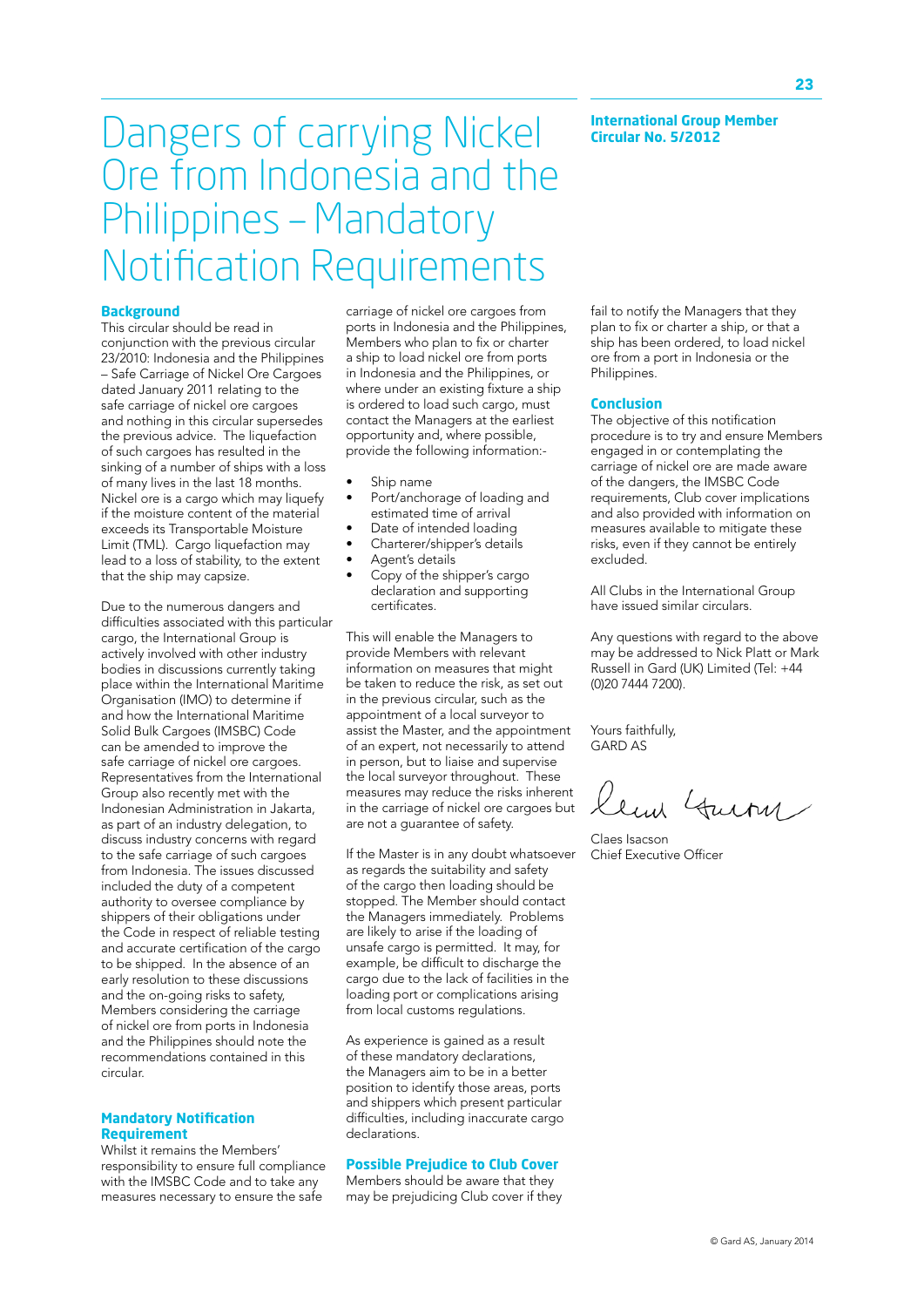**Gard Alert, July 2012** 

### New BIMCO Charterparty clause for solid bulk cargoes that may liquefy

We refer to the Gard Alert "IMSBC Code - Charterparty clause for solid bulk cargoes that may liquefy" published in September 2011.

In the period following publication of the above Gard Alert, BIMCO and the International Group of P&I Clubs worked together and developed a new industry charterparty clause for solid

bulk cargoes that may liquefy. A key feature of the clause is that it requires charterers to provide owners with written evidence from the shippers that the moisture content of the cargo does not exceed the Transportable Moisture Limit (TML). The clause also allows the owners to take their own test samples of the cargo prior to loading and for the master to be able to refuse to accept the cargo (or to sail if already loaded).

Gard recommends that ship owners incorporate this clause into time charterparties that allow for the carriage of solid bulk cargoes that may liquefy and in voyage charterparties fixed for such cargoes. The new clause is quoted below and replaces the clause previously recommended by Gard.

#### Solid Bulk Cargoes that Can Liquefy Clause for Charter Parties

(a) The Charterers shall ensure that all solid bulk cargoes to be carried under this Charter Party are presented for carriage and loaded always in compliance with applicable international regulations, including the International Maritime Solid Bulk Cargoes (IMSBC) Code 2009 (as may be amended from time to time and including any recommendations approved and agreed by the IMO).

(b) If the cargo is a solid bulk cargo that may liquefy, the Charterers shall prior to the commencement of loading provide the ship's Master, or his representative, with all information and documentation in accordance with the IMSBC Code, including but not limited to a certificate of the Transportable Moisture Limit (TML), and a certificate or declaration of the moisture content, both signed by the shipper.

(c) The Owners shall have the right to take samples of cargo prior to loading and, at Charterers' request, samples to be taken jointly, testing of such cargo samples shall be conducted jointly between Charterers and Owners by an independent laboratory that is to be nominated by Owners. Sampling and testing shall be at the Charterers' risk, cost, expense and time. The Master or Owners' representative shall at all times be permitted unrestricted and unimpeded access to cargo for sampling and testing purposes.

If the Master, in his sole discretion using reasonable judgement, considers there is a risk arising out of or in connection with the cargo (including but not limited to the risk of liquefaction) which could jeopardise the safety of the crew, the Vessel or the cargo on the voyage, he shall have the right to refuse to accept the cargo or, if already loaded, refuse to sail from the loading port or place. The Master shall have the right to require the Charterers to make safe the cargo prior to loading or, if already loaded, to offload the cargo and replace it with a cargo acceptable to the Master, all at the Charterers' risk, cost, expense and time. The exercise by the Master of the aforesaid rights shall not be a breach of this Charter Party.

(d) Notwithstanding anything else contained in this Charter Party, all loss, damage, delay, expenses, costs and liabilities whatsoever arising out of or related to complying with, or resulting from failure to comply with, such regulations or with Charterers' obligations hereunder shall be for the Charterers' account. The Charterers shall indemnify the Owners against any and all claims whatsoever against the Owners arising out of the Owners complying with the Charterers' instructions to load the agreed cargo.

(e) This Clause shall be without prejudice to the Charterers' obligations under this Charter Party to provide a safe cargo. In relation to loading, anything done or not done by the Master or the Owners in compliance with this Clause shall not amount to a waiver of any rights of the Owners.

For more information about the new clause please go to www.bimco.org. For a collection of Gard's previously published information on the topic of cargo liquefaction, please go to the "Cargo Liquefaction Spotlight" found under Preventing Losses on our website.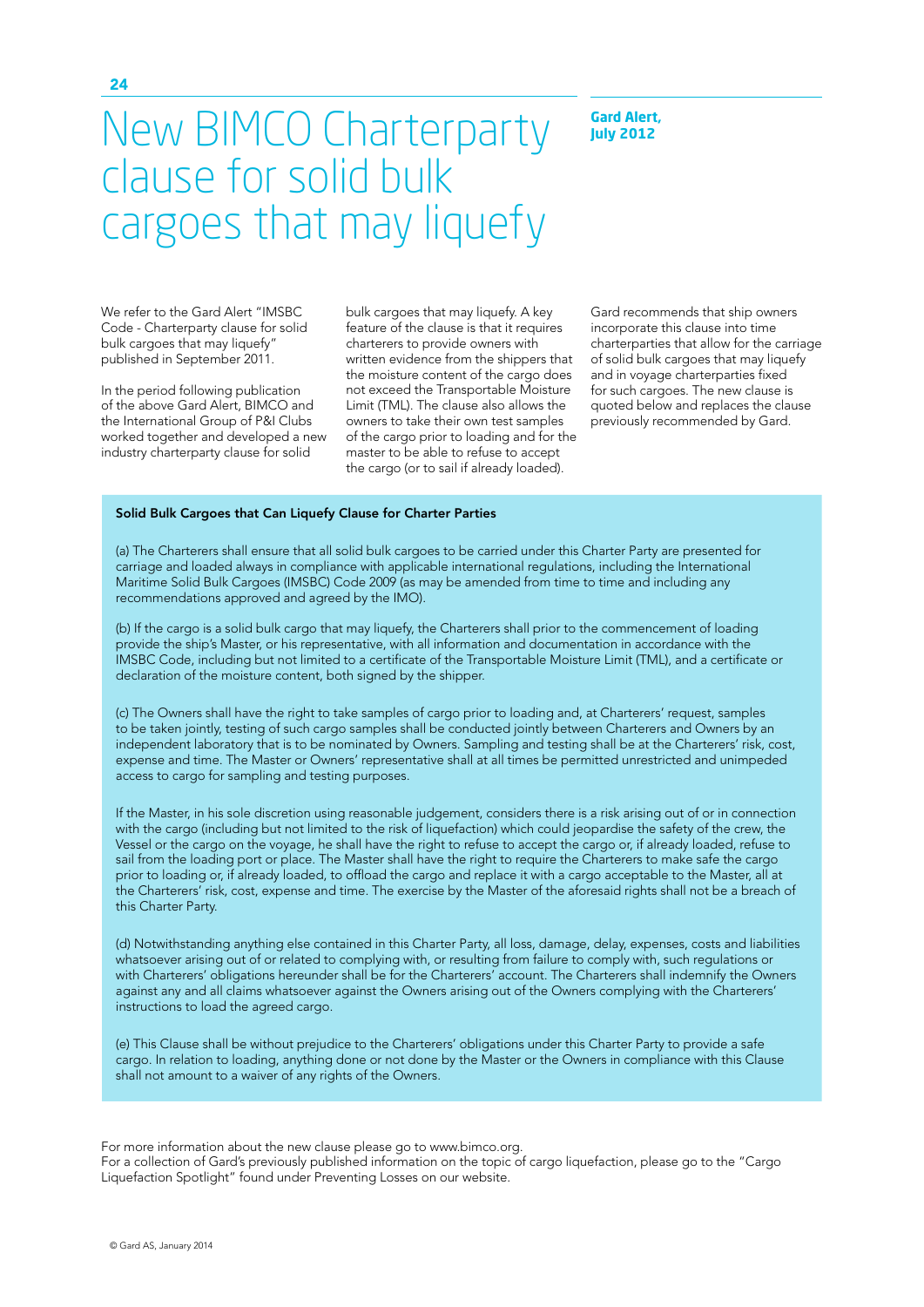### **February/April 2012**

### IMSBC Code amendments February/April 2 regarding cargoes that may liquefy

Amendments to the IMSBC Code aiming to improve the safe transport of cargoes that may liquefy have been agreed by the IMO.

The article "Cargo liquefaction - An update", which appears elsewhere in this issue of Gard News, makes reference to works at the IMO during the past year which have culminated in joint industry papers being submitted to the 16th Session of IMO Sub-Committee on Dangerous Goods, Solid Cargoes and Containers (DSC 16). The session included a meeting of a Working Group on Amendments to the IMSBC Code whose report sets out a number of agreed amendments to improve the safe transport of cargoes that may liquefy, including the following:

- Clarification that the "competent authority" shall operate independently from the shipper. Amendments to the IMSBC Code aiming to improve the safe transport of cargoes that may liquefy have been agreed by the IMO.

- A requirement that the moisture content and TML (transport moisture limit) certificates be issued by an entity recognised by the competent authority of the port of loading.

- A requirement that the shipper has in place procedures for sampling, testing and controlling moisture content and for these procedures to be approved by the competent authority of the port of loading.

- A requirement that the shipper facilitates access to stockpiles for the purpose of inspection, sampling and subsequent testing by the ship's nominated representative.

#### **Iron ore fines**

More specifically, the DSC 16 Working Group also agreed that an IMO Correspondence Group should develop a new schedule(s) for iron ore fines and to consider test methods. This Group, which is now functioning with input from industry, including the International Group of P&I Clubs (IG) and experts customarily advising the IG Clubs, will report to the next IMO DSC

Editorial and Technical Group meeting in March 2012. In the meantime, it was also agreed, albeit with resistance from industry (specifically those representing ship interests), that the existing DSC circular concerning iron ore fines would be revised. This circular (DSC.1.Circ/63, dated 7th October 2011) introduces what can best be described as a temporary definition of iron ore fines: a cargo "mainly constituted by iron bearing minerals with a size up to 6.35 mm". The revised circular also goes on to provide that "if there is a question about the applicability of this circular for a specific particle size distribution of iron ore, advice should be sought from the competent authority of the port of loading" and that "the Master should observe current best practice when handling and carrying this cargo, such as the use of specifically designed filters to protecting the cargo holds bilge covers to stop the ingress of this fine cargo into the bilge".

As mentioned, these revisions met with some resistance from industry, as it was felt somewhat premature to be making revisions to a 2010 circular pending the findings of the Correspondence Group. Several obvious questions also arise. How is the master supposed to make an appropriate assessment of particle size distribution and can the competent authority be relied on to make the correct assessment? What is a specifically designed bilge filter and who should approve it?

It is difficult to answer these questions here, but experts advising Gard and other IG Clubs take the view that bilge covers can not and do not avoid liquefaction and that particle size is not the issue - the issue is whether or not the cargo, or a part of it, may develop a flow state at a certain moisture content. Studies have shown that the potential to liquefy is principally governed by the behaviour of the very fine material in a cargo (1 mm in size and smaller), and not the sizing of the larger material. The presence of particles greater than 6.35 mm in the cargo does not automatically categorise the cargo as Group C. If it contains a proportion of fine particles under 1 mm it may be a Group A cargo, irrespective of particles

greater than 6.35 mm being present. If there is any doubt regarding whether a material is Group A or Group C, it should be submitted for testing for flow properties. Ultimately, the revisions to the circular may simply lead to more shippers trying to avoid declaring iron ore fines as Group A cargo and to more owners seeking expert advice on each cargo.

#### **Nickel Ore**

With regard to nickel ore, a draft new schedule proposed by France categorising this cargo as Group A was accepted in principle by the Working Group and will be forwarded to the Editorial and Technical Group for further consideration.

#### **Ship design**

It is also worth mentioning that the Working Group considered the issue of developing alternative requirements on the prevention of accidents through ship design. Further consideration of this and any stability mitigation measures following the occurrence of liquefaction were left for consideration by other IMO Committees. In July 2011 the Italian classification society RINA announced that it had "established rigorous design standards for the modification or newbuilding of dry bulk cargo carriers to enable them to carry fine ores safely at any moisture content.<sup>1</sup> It remains to be seen whether the cost of modification of existing ships (estimated at USD 3 million for a Supramax bulker) will be commercially feasible, as the number of modified new builds is unlikely to provide the capacity needed to meet world demand for a long time to come.

The agreed amendments to the IMSBC Code will probably only come into effect in 2013 at the earliest.

#### **Footnotes**

1 See www.rina.org/en/news/press/\_file/ attacksnickel\_eng.pdf.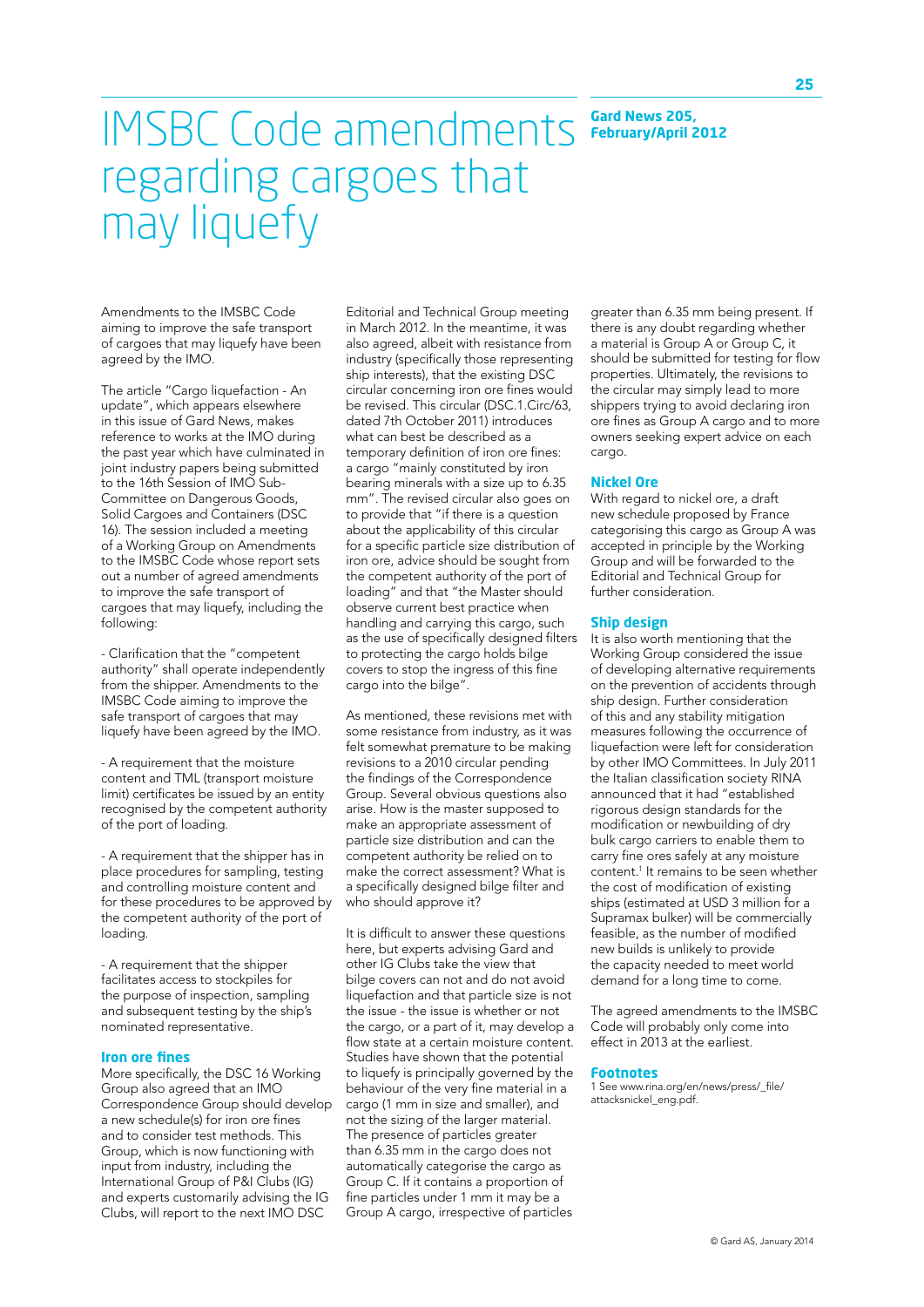### Brazil - liquefaction of bauxite cargoes

Gard has learned that several vessels have recently experienced cargo liquefaction problems after loading bauxite in the Amazon region in northern Brazil, apparently from terminals in Trombetas. To our knowledge, the exact causes of the incidents have not been reported so far, but it has been suggested that heavy rain in the region has led to an unusually high moisture content of the loaded bauxite. As far as Gard is aware, no serious consequences or casualties have resulted from the reported incidents, merely problems related to delays and extra costs in connection with the discharge operations.

Bauxite is a cargo which normally consists of lumps, with a relatively low moisture content. Due to these typical characteristics of the cargo, it is listed in the IMSBC Code as a Group C cargo: a cargo not liable to liquefy. Appendix 1 of the IMSBC Code describes bauxite as a cargo with moisture content between 0% and 10% consisting of 70%-90% lumps varying in size between 2.5 and 500 mm and 10%-30% powder. If any of the properties listed in Appendix 1 of the IMSBC Code are not met, the requirements of section 1.3 of the Code, "Cargoes not listed in this Code", should be followed.

Liquefaction of mineral ores resulting in cargo shifting and loss of stability has been a major cause of marine casualties for many decades. In cargoes loaded with too high a moisture content, liquefaction may occur without warning at any time during the voyage. Some cargoes have liquefied and caused catastrophic shifting of cargo almost

immediately upon departure from the load port whilst others have liquefied after several weeks of apparently uneventful sailing. Members and clients loading bauxite from terminals in the Amazon region in northern Brazil should be aware of the potential costs/risks of carrying this cargo and ensure that it has been verified to be safe for carriage in accordance with requirements of the IMSBC Code. It is worth bearing in mind that seemingly safe cargoes can create dangerous situations.

For general advice Members and clients should also refer to Gard's compilation "Cargo liquefaction", which contains a collection of articles published by Gard over the years relating to the carriage of cargoes liable to liquefaction

### Bar, Montenegro - zinc concentrate liquefaction risk

Gard's correspondent in Genoa, Hugo Trumpy, has reported that, over the last months, some cargoes of zinc concentrate<sup>1</sup> presented for loading in Bar, Montenegro have been rejected due to high moisture content. The terminal has, reportedly, implemented measures such as using nylon tarpaulin covers to prevent wetting of the cargo by rain.

Members and clients loading zinc concentrate in Bar, Montenegro should be aware of the potential risks of carrying this cargo and should seek to ensure that it is safe for carriage in accordance with the requirements of the International Maritime Solid Bulk Cargoes (IMSBC) Code. Consideration should be given to the appointment of surveyors to take representative samples of the cargo and to arrange for tests to be conducted to determine

the accuracy of the transportable moisture limit (TML) and that the actual moisture content is below the TML. To our knowledge, there are currently no independent laboratories in Montenegro able to perform the tests required by the IMSBC Code and samples must therefore be sent to suitable laboratories elsewhere in Europe. Given the time that this may take, early survey arrangements should be made to avoid delays.

For general advice Members and clients should also refer to Gard's compilation "Cargo liquefaction", which contains a collection of articles and circulars published by Gard over the years relating to the carriage of cargoes liable to liquefaction.

We would like to thank Gard's correspondent in Genoa, Italy, Hugo

Trumpy s.r.l., for their assistance in the preparation of this alert.

#### **Footnote**

**Gard Alert, June 2012**

1 Zinc concentrate is listed in the IMSBC Code under the schedule for "Mineral Concentrates", which is defined as a Group A product: cargoes which may liquefy if shipped at moisture content in excess of their transportable moisture limit (TML).